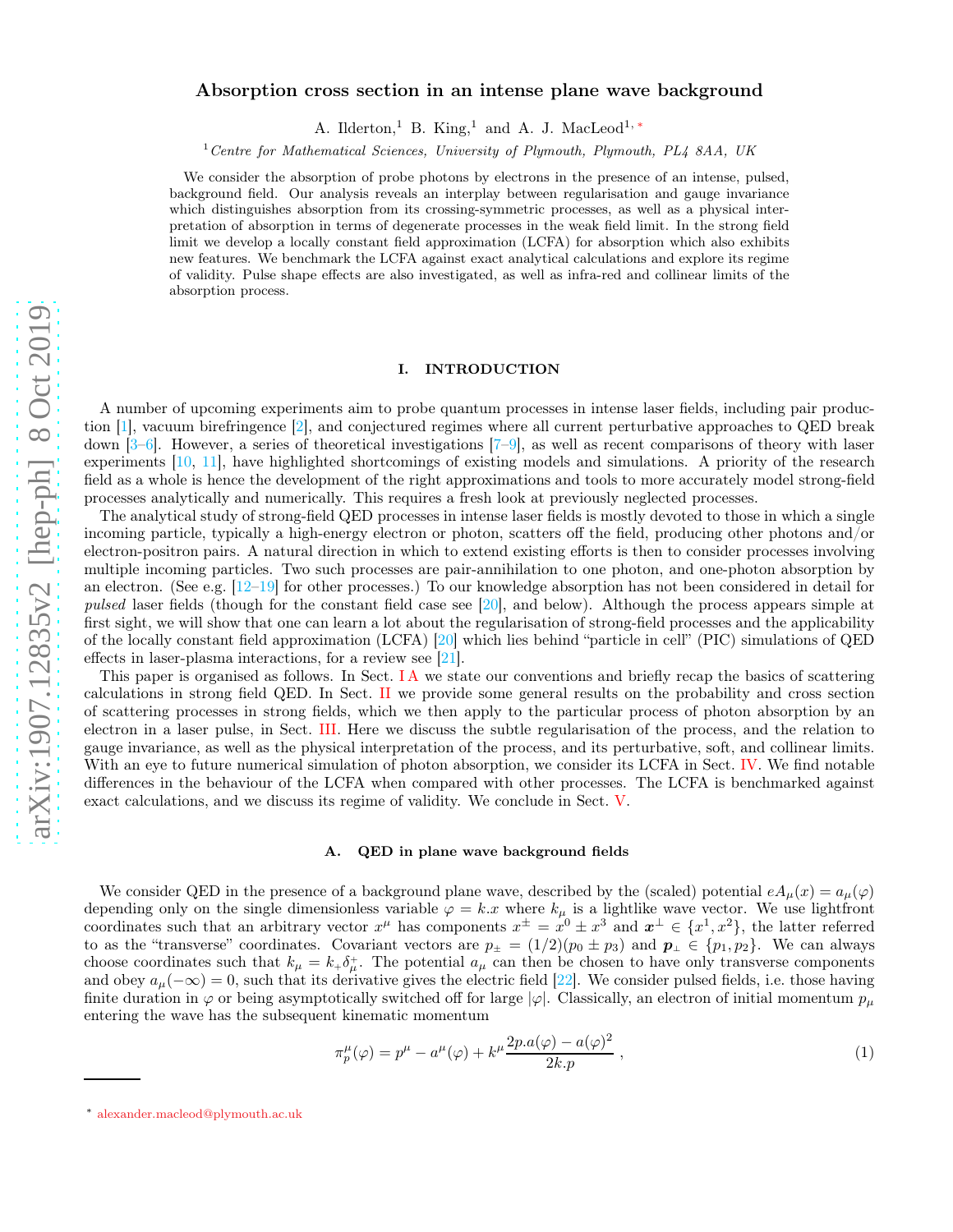which is the exact solution of the Lorentz force equation in the background. Turning to QED, the effect of the background on charged particles is treated exactly through the use of the Volkov wavefunctions [\[23](#page-13-13)]. For an electron of initial momentum  $p_{\mu}$  interacting with the plane wave we define the Volkov wavefunction  $\Psi_p$  by

$$
\Psi_p = \left(1 + \frac{k\phi(\varphi)}{2k.p}\right) u_p e^{-ip.x - iS_p(\varphi)} , \qquad S_p(\varphi) := \int d\varphi \, \frac{2p.a(\phi) - a^2(\phi)}{2k.p} \tag{2}
$$

Working in the Furry picture [\[24\]](#page-13-14), these functions represent the external legs (asymptotic particles) in scattering amplitudes. For more details see the recent review [\[25](#page-13-15)].

#### <span id="page-1-0"></span>II. CROSS SECTIONS IN BACKGROUND PLANE WAVES

For strong field QED processes with a single particle in the initial state, a natural observable is the total probability of a process, as we review below. However, for processes with two incoming particles, where the interaction is fundamentally collisional, it is more standard to consider cross-sections. Here we extend some textbook results for QED without background to the analogous situation when a background plane wave is present.

Any S-matrix element  $S_{fi}$  in a plane wave background, calculated using the asymptotic wavefunction [\(2\)](#page-1-1) (and the corresponding propagator) has the structure

<span id="page-1-5"></span><span id="page-1-1"></span>
$$
S_{fi} = (2\pi)^3 \delta_{\text{LF}}^3 (p_f - p_i) M_{fi} \,, \tag{3}
$$

in which the delta function  $\delta^3_{LF}(p) \equiv \delta_{-}(p)\delta^2_{\perp}(p)$  conserves overall momentum in three directions, and where  $M_{fi}$  (the invariant matrix element as defined in e.g. [\[26\]](#page-13-16)) has mass dimension  $3 - N_i - N_f$  for  $N_i$  and  $N_f$  the number of initial and final state particles respetively. Taking the mod-square we have

<span id="page-1-2"></span>
$$
|S_{fi}|^2 = V_{LF}(2\pi)^3 \delta_{LF}^3(p_f - p_i) |M_{fi}|^2 , \qquad (4)
$$

in which  $V_{LF} \equiv (2\pi)^3 \delta_{LF}^3(0)$  is the lightfront volume. The appearance of this factor is particular to plane wave backgrounds. We then include the state normalisation factor

$$
\prod_{i} \frac{1}{2E_i V} \prod_{f} \frac{1}{2E_f V} , \qquad (5)
$$

and to obtain the final probability we sum/average over spins and integrate over outgoing momenta with the standard measure

<span id="page-1-3"></span>
$$
\prod_{f} \frac{V}{(2\pi)^3} \mathrm{d}^3 \boldsymbol{p}_f \; . \tag{6}
$$

Note that V is the standard Cartesian volume, because the initial and final states are defined at  $x^0 \to \pm \infty$ , and must be independent of the specific background field configuration we consider. We will resolve the presence of two volume factors below. Combining  $(4)$ – $(6)$  gives the total scattering probability as

<span id="page-1-4"></span>
$$
\mathbb{P} = \int \prod_{f} \frac{\mathrm{d}^3 p_f}{(2\pi)^3 2E_f} \frac{V_{\text{LF}}(2\pi)^3 \delta_{\text{LF}}^3 (p_f - p_i) |M_{fi}|^2}{\prod_{i} 2E_i V} \,. \tag{7}
$$

One may verify by power counting that this is dimensionless, as it should be. We now consider particular choices for the number of incoming particles.

# A. One incoming particle

Consider any process initiated by a single particle, momentum  $p_{\mu}$ , with any number of final state particles. Applying the general result [\(7\)](#page-1-4) it remains to understand the ratio of volume factors  $V_{LF}/V$ . Now, we note that the quantity  $2E_pV$  is just the initial state normalisation, and is by construction Lorentz invariant [\[26\]](#page-13-16), being  $2E_p\delta^3(p-q)$  in the limit  $q \to p$ . It can easily be checked by changing variables in this expression that

$$
2E_p \delta^3(\mathbf{p} - \mathbf{q}) = 2p_- \delta_{\text{LF}}(p - q) \implies 2E_p V = 2p_- V_{\text{LF}} \implies \frac{V_{\text{LF}}}{2p_0 V} = \frac{1}{2p_-} \,. \tag{8}
$$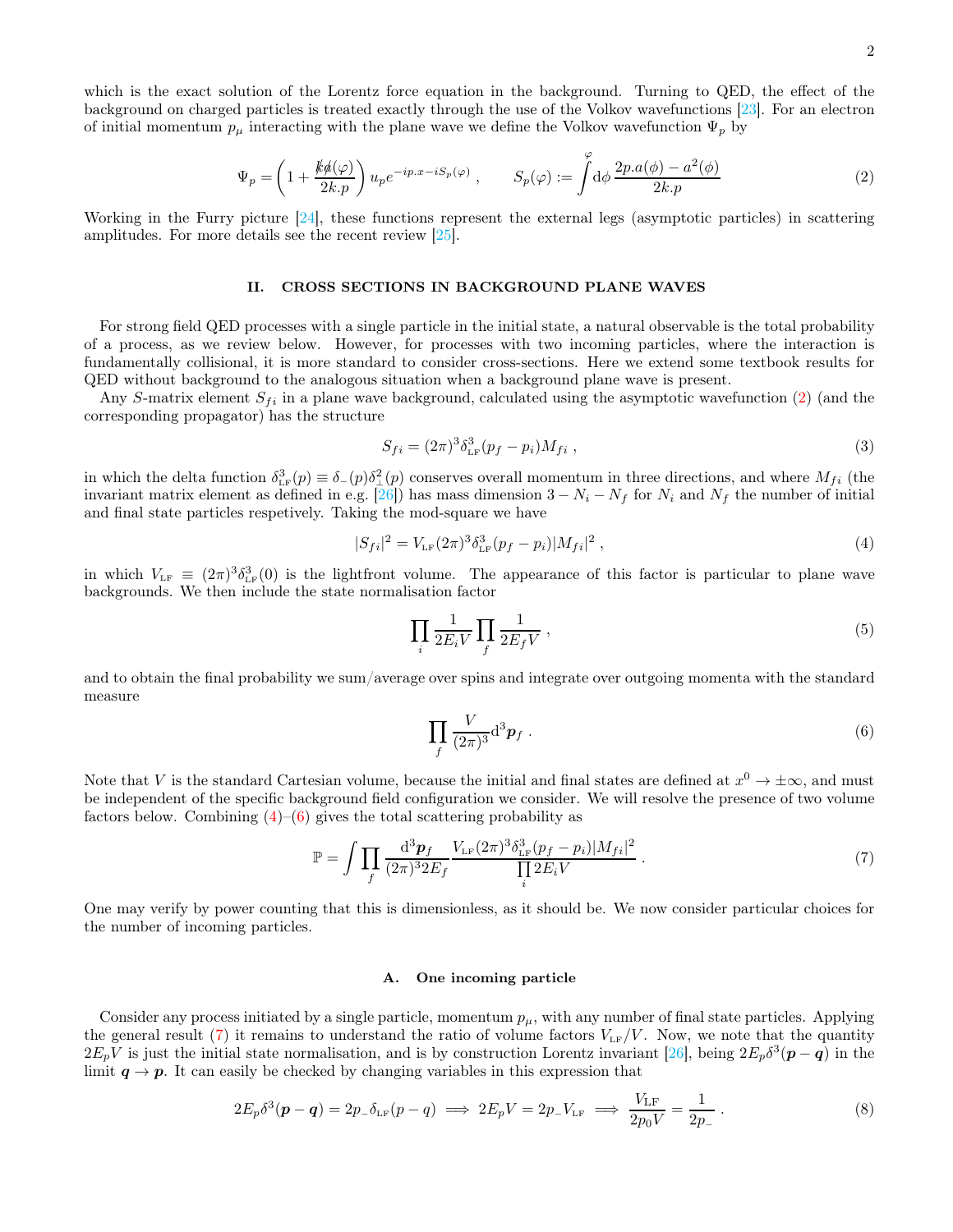3

This allows us to attribute a physical meaning to the ratio of volume factors, which cancel, yielding the final expression for the total scattering probability as

$$
\mathbb{P} = \frac{1}{2p_{-}} \int \prod_{f} \frac{\mathrm{d}^{3} p_{f}}{(2\pi)^{3} 2E_{f}} (2\pi)^{3} \delta_{\text{LF}}^{3} (p_{f} - p) |M_{fi}|^{2} . \tag{9}
$$

It is important to stress that this is precisely the same result as is obtained by starting with properly normalised wavepackets [\[27](#page-13-17)], and, at the end of the calculation, taking those wavepackets to have the usual narrow spread. In particular this justifies our manipulations of the infinite volume factors, which yields the correct leading factor of  $1/2p_$  in the probability [\[27\]](#page-13-17).

#### B. Two incoming particles: the cross section

Now consider the case of two initial state particles, momenta  $p_{\mu}$  and  $l_{\mu}$ , and again any number of final state particles. In this case it is more common to consider the cross section. This is as usual defined by

<span id="page-2-1"></span>
$$
\sigma = \frac{\text{transition probability per unit time}}{\text{flux}} = \frac{1}{\text{flux}} \frac{\mathbb{P}}{T} \,, \tag{10}
$$

with  $\mathbb P$  from [\(7\)](#page-1-4) and the two-particle flux factor is, assuming for example that  $l^2 = 0$  and  $p^2 = m^2$  as we will consider below  $|26|$ ,

<span id="page-2-2"></span>
$$
\frac{1}{\text{flux}} = \frac{VE_l E_p}{l.p} \,. \tag{11}
$$

Combining  $(10)$  and  $(11)$  we have

$$
\sigma = \frac{1}{4l.p} \frac{V_{\rm LF}}{VT} \int \prod_f \frac{\mathrm{d}^3 p_f}{(2\pi)^3 2E_f} (2\pi)^3 \delta_{\rm LF}^3(p_f - p - l) |M_{fi}|^2 \,. \tag{12}
$$

Again we must deal with the volume factors. To deal with two incoming particles, it was suggested in [\[20\]](#page-13-10) to use methods similar to those for a single incoming particle. This requires treating the incoming particles asymmetrically, which may be appropriate for specific scenarios [\[28\]](#page-13-18), but here we give a more general method. The volume factors may be manipulated using the relation  $VT = (1/2)V_{LF}T_{LF}$ , which serves to define the lightfront time  $T_{LF}$ , where the 1/2 is the Jacobian determinant for changing variables to lightfront coordinates. With this we obtain

<span id="page-2-3"></span>
$$
\sigma = \frac{1}{2l.pT_{LF}} \int \prod_{f} \frac{\mathrm{d}^3 p_f}{(2\pi)^3 2E_f} (2\pi)^3 \delta_{LF}^3(p_f - p - l) |M_{fi}|^2 \,. \tag{13}
$$

The presence of  $T_{LF}$ , the interaction duration in  $x^+$  rather than in  $x^0$ , is natural due to the form of the background. This will be, in the example below, simply the spacetime extent, in  $x^+$ , of the background field.

### <span id="page-2-0"></span>III. PROPERTIES OF THE ABSORPTION CROSS SECTION

Having established the general expression [\(13\)](#page-2-3) for the cross section in a plane wave background, we turn to the explicit example of photon absorption by an electron. Let the electron have initial momentum  $p_{\mu}$  ( $p^2 = m^2$ ), and the photon have momentum,  $l_{\mu}$  ( $l^2 = 0$ ). The final state electron momentum is  $p'_{\mu}$ . This process is kinematically forbidden in vacuum, but allowed in a background.

The S-matrix element  $S_{fi}$  for absorption is, in terms of the Volkov wavefunctions [\(2\)](#page-1-1),

<span id="page-2-4"></span>
$$
S_{fi} = -ie \int d^4x \,\overline{\Psi}_{p'} \notin \Psi_p e^{-il.x} \,, \tag{14}
$$

where  $\varepsilon_{\mu}$  is the polarisation vector of the incoming photon and  $\ell \equiv \gamma^{\mu} \varepsilon_{\mu}$  for  $\gamma^{\mu}$  the Dirac matrices. The S-matrix element is readily expressed in the form [\(3\)](#page-1-5) with  $p_i = p + l$ ,  $p_f = p'$  and

<span id="page-2-5"></span>
$$
M_{fi} = -\frac{1}{2}ie \int \frac{\mathrm{d}\varphi}{k_+} e^{i\Phi(\varphi)} \text{Spin}(a) , \qquad (15)
$$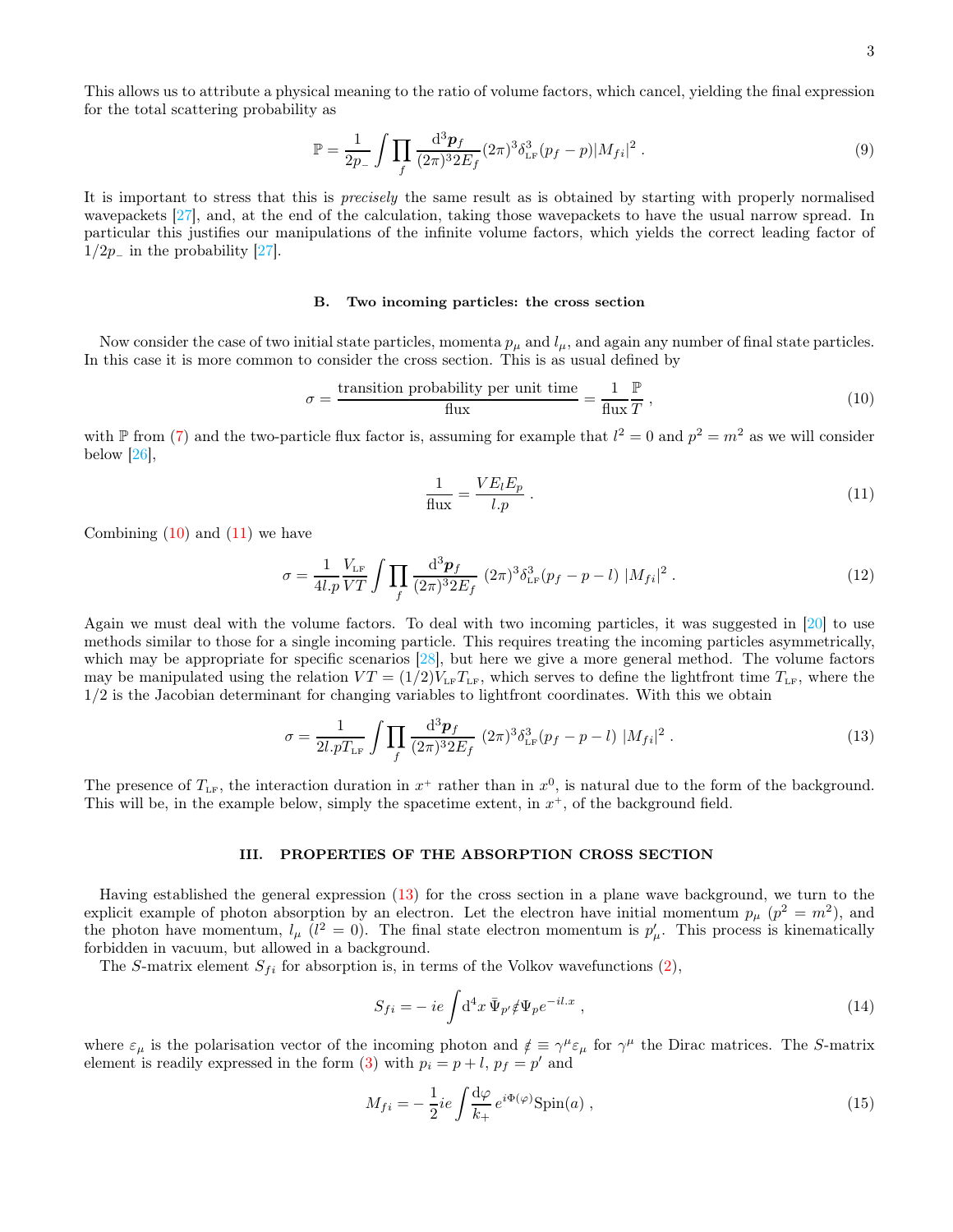where we have defined the spin structure

$$
\text{Spin}(a) = \bar{u}_{p'} \left( 1 + \frac{\phi(\varphi)k}{2k.p'} \right) \notin \left( 1 + \frac{k\phi(\varphi)}{2k.p} \right) u_p ,\qquad (16)
$$

and phase term,

<span id="page-3-2"></span><span id="page-3-1"></span>
$$
\Phi(\varphi) = -\int d\phi \, \frac{l \cdot \pi_p(\phi)}{k \cdot (p+l)} \,. \tag{17}
$$

The S-matrix element [\(14\)](#page-2-4) becomes identical to that of nonlinear Compton scattering if one identifies  $-l_{\mu}(\varepsilon_{\mu}^{*})$  with the outgoing photon momentum (polarisation) in that process. The key differences in the two processes enter at the level of the probability (or cross section), due to the different number of incoming and outgoing particles. Here, there will be no freedom in the final electron momentum, as it will be entirely determined by the incoming momenta through the delta-function in [\(3\)](#page-1-5). The fact that we only have one outgoing particle also has an impact on the regularisation of the S-matrix element, which is the next step of the calculation.

#### <span id="page-3-4"></span>A. Regularisation and gauge invariance

An ambiguity now arises in the calculation of the probability; different results are obtained depending on whether one uses Lorentz gauge or lightfront gauge. The difference is a boundary term which can be traced back (as is wellknown for e.g. the crossing-symmetric processes of absorption such as nonlinear Compton scattering), to a term in the pre-exponential integrand of  $(15)$  which is independent of  $a_\mu$ . This term constitutes an integral over a pure phase, the definition of which is ambiguous. If the laser pulse has support only on the finite interval  $\varphi \in {\varphi_i, \varphi_f}$  then it is the apparent contributions from outside the pulse, where there is no field, which cause problems. One way to make the integral better defined, and manifestly convergent, was found in [\[29](#page-13-19)] in the context of nonlinear Compton scattering. One introduces convergence factors  $\exp(-\epsilon |\varphi|)$  to the integrand of  $M_{fi}$  as follows,

$$
\int d\varphi \, e^{i\Phi(\varphi)} \operatorname{Spin}(a) \longrightarrow \int_{-\infty}^{+\infty} d\varphi \, e^{i\Phi(\varphi)} \operatorname{Spin}(a) \, e^{-\epsilon|\varphi|},\tag{18}
$$

which cuts the integration into three parts corresponding to before, during and after the pulse. Integrating by parts, one finds that contributions from outside the pulse are excised, while the phase integral becomes restricted to the pulse duration, with a modified integrand; explicitly

<span id="page-3-0"></span>
$$
\int_{-\infty}^{+\infty} d\varphi \, e^{i\Phi(\varphi)} \operatorname{Spin}(a) \, e^{-\epsilon|\varphi|} \to -\int_{\varphi_i}^{\varphi_f} d\varphi \, e^{i\Phi} \frac{d}{d\varphi} \left( \frac{\operatorname{Spin}(a)}{i\Phi'} \right),\tag{19}
$$

where a prime denotes differentiation with respect to the laser phase. Note that  $Φ'$  cannot vanish. The expression [\(19\)](#page-3-0) also holds for the case of pulses with DC components, which exhibit a memory effect [\[22](#page-13-12)], or for asymptotically switched fields, in which case  $\varphi_i = -\infty$  and  $\varphi_f = +\infty$ . The reason that this is a correct method to use (aside from the fact that [\(19\)](#page-3-0) is unambiguous, finite, and has the correct zero-field limit) is that it makes the gauge invariance of the scattering amplitude *explicit*  $[22, 30]$  $[22, 30]$  $[22, 30]$ . As a result, when calculating the probability, calculations in lightfront and Lorentz gauge agree exactly. For applications of this method to various processes see [\[30](#page-13-20)[–33\]](#page-13-21), and for comparisons of calculations in Lorentz/lightfront gauges see [\[34,](#page-13-22) [35](#page-13-23)].

The presence of the phase derivative  $\Phi'$  (see [\(17\)](#page-3-1)) in the denominator of [\(19\)](#page-3-0) complicates final state integrations, however, and it would be useful to have a simpler, equivalent expression before proceeding. For pulses with no DC components the regulated expression in [\(19\)](#page-3-0) is exactly equal to

 $\sqrt{2}$ 

<span id="page-3-3"></span>
$$
-\int_{\varphi_i}^{\mathcal{V}} d\varphi \, e^{i\Phi} \frac{d}{d\varphi} \left( \frac{\text{Spin}(a)}{i\Phi'} \right) = \int d\varphi \, e^{i\Phi} \left[ \text{Spin}(a) - \frac{l \pi_p(\varphi)}{l.p} \text{Spin}(0) \right] \,. \tag{20}
$$

where Spin(0) denotes the part of the spin term [\(16\)](#page-3-2) which is independent of  $a_{\mu}$ . The equivalence of [\(20\)](#page-3-3) and [\(19\)](#page-3-0) can be shown explicitly by separating  $Spin(a)$  into field-dependent and independent pieces, integrating by parts, and using the definition of the kinetic momentum [\(1\)](#page-0-2). The preceding issues are well-understood for other processes, but are sometimes neglected and implicitly resolved by another method; as we now discuss, the absorption process does not allow this.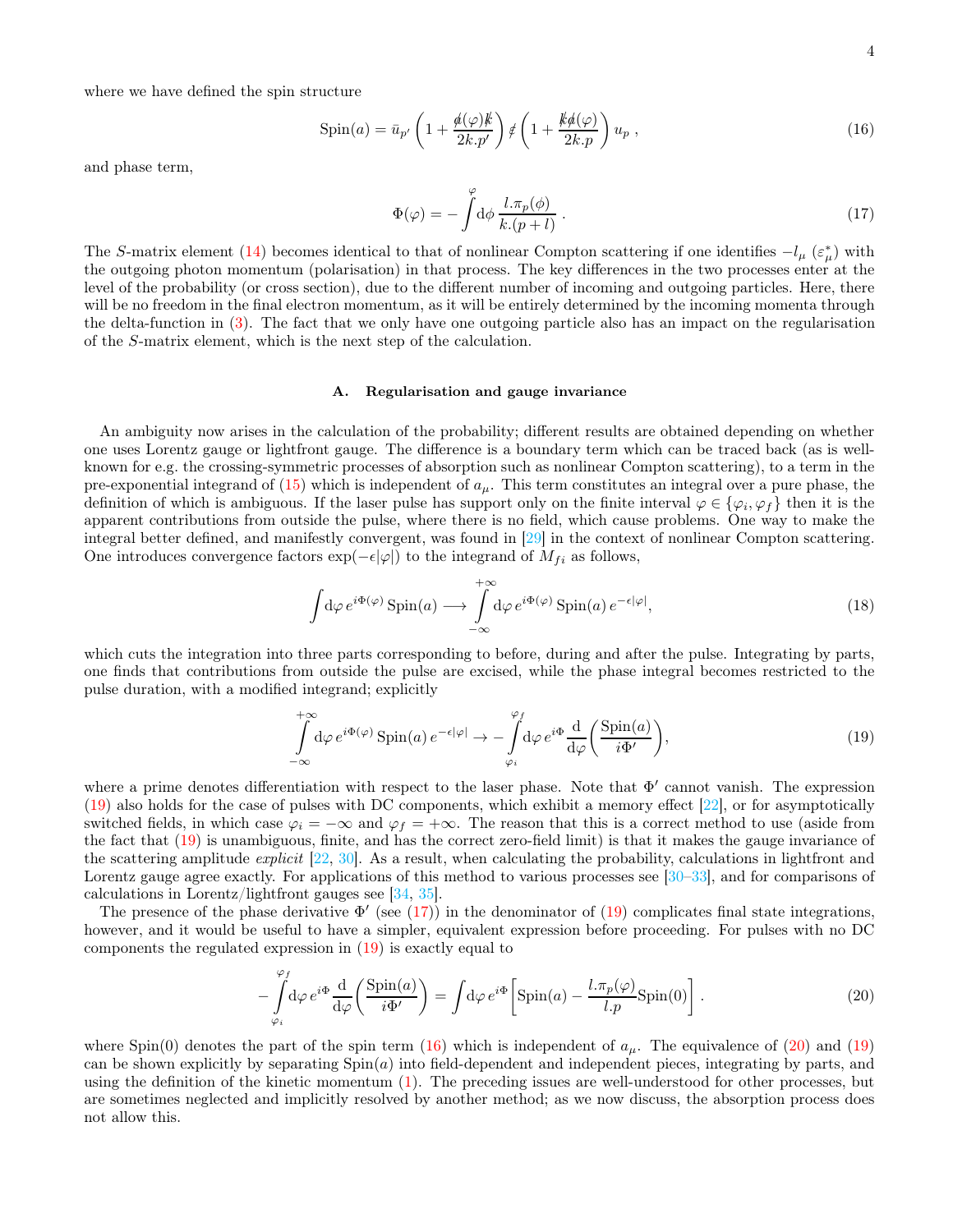#### B. Cross section

The remainder of the calculation of the cross section [\(13\)](#page-2-3) is straightforward and follows standard methods. The final-state electron momenta can be integrated out trivially using overall momentum conservation. This means that the final electron momentum  $p'_{\mu}$  is specified exactly by the initial momenta. Explicitly, this is

$$
p'_{\mu} = p_{\mu} + l_{\mu} - \frac{l.p}{k.(l+p)} k_{\mu} . \tag{21}
$$

For the regulating factors in  $(20)$  we define

<span id="page-4-1"></span><span id="page-4-0"></span>
$$
\Delta := 1 - \frac{l \pi_p(\varphi)}{l.p} \,,\tag{22}
$$

and we write  $\Delta'$  for the same factor depending on  $\varphi'$ , the phase argument of the conjugate S-matrix element. Then the final expression for the absorption cross section is

$$
\sigma = \pi \alpha \frac{m^2}{l.p} \frac{1}{T_{LF}} \frac{1}{k.p(1+s)} \int d\varphi \int d\varphi' \cos \left[ (\varphi - \varphi') \frac{l. \langle \pi_p \rangle}{k.p(1+s)} \right]
$$

$$
\left( \frac{g(s)}{m^2} \left[ a^2(\varphi) \Delta' + a^2(\varphi') \Delta - 2a(\varphi).a(\varphi') \right] - \Delta \Delta' \right), \tag{23}
$$

in which, and from here on, we absorb a factor of  $k_{+}$  into  $T_{LF}$  which becomes the dimensionless phase length of the field and we define a function  $g(s)$  and an average  $\langle . \rangle$  by

<span id="page-4-3"></span>
$$
g(s) := \frac{1}{2} + \frac{s^2}{4(1+s)}, \qquad \langle f \rangle := \frac{1}{\varphi - \varphi'} \int_{\varphi'}^{\varphi} d\tilde{\varphi} f(\tilde{\varphi}), \qquad (24)
$$

where  $s = k.l/k.p$  is the lightfront momentum fraction of the incoming particles. Due to the regularising factors, every term in the integrand of [\(23\)](#page-4-0) vanishes outside the pulse envelope, which reflects the physical result that the absorption process does not occur without the presence of the background. Notice the asymmetry in the  $a^2$  terms; for example  $a^2(\varphi)$  clearly gives a convergent  $\varphi$  integral only, hence a factor  $\Delta'$  appears to force the  $\varphi'$  integral to converge. No such factors appear in the  $a(\varphi) . a(\varphi')$  term, but here none are needed, so this is consistent.

It is interesting to compare this with the expression obtained without explicitly regularising the amplitude. This is conveniently expressed in terms of the sum and difference of phase variables,  $\phi := \frac{1}{2}(\varphi + \varphi')$  and  $\theta := \varphi - \varphi'$  as

$$
\sigma = \pi \alpha \frac{m^2}{l.p} \frac{1}{T_{\rm LF}} \frac{1}{k.p(1+s)} \int d\phi \int d\theta \cos \left[ \theta \frac{l.\langle \pi_p \rangle}{k.p(1+s)} \right] \left( \frac{g(s)}{m^2} \theta^2 \langle a' \rangle^2 - 1 \right) + \text{\#total derivative.} \tag{25}
$$

In this expression the final term is a total derivative, the coefficient of which is dependent on the chosen gauge. In calculations of, say, nonlinear Compton where there are two or more outgoing particles, such boundary terms are dropped, and an alternative regularisation is used; performing the Gaussian integrals over the final state transverse momenta [\[36\]](#page-13-24) introduces  $1/(\theta + i\epsilon)$  factors, the imaginary part of which has the same effect as the procedure in [\(III A\)](#page-3-4) and the factors [\(22\)](#page-4-1), namely to subtract the 'zero field' contributions and make the integrals manifestly convergent [\[36\]](#page-13-24). Here, however, because the momentum of the single outgoing particle is fixed, this method is not available, and so the regularisation factors  $\Delta$  in [\(23\)](#page-4-0) must be retained.

#### <span id="page-4-2"></span>C. Soft and collinear limits

As our process involves the absorption of massless particles we are prompted to consider, here and in the section below, possible infra-red divergences and degenerate processes. We consider first the soft limit in which the incoming photon energy goes to zero,  $l_0 \rightarrow 0$ . Taking this limit is made easy by our identification of the regularising structures  $(22)-(23)$  $(22)-(23)$ . Under the integrals of either the probability or cross section [\(23\)](#page-4-0), we can set  $l_0 = 0$  directly (implying  $s = 0$ ) without introducing any divergence. The  $(\varphi, \varphi')$  integrals are then Fourier transforms, at zero frequency, of either  $a_{\mu}$  or  $a^2$ . We have assumed that the wave is not unipolar, so the former integral is zero. This implies that the Fourier transform of  $a<sup>2</sup>$  at zero frequency is then finite, and it follows that the integral in the cross section gives a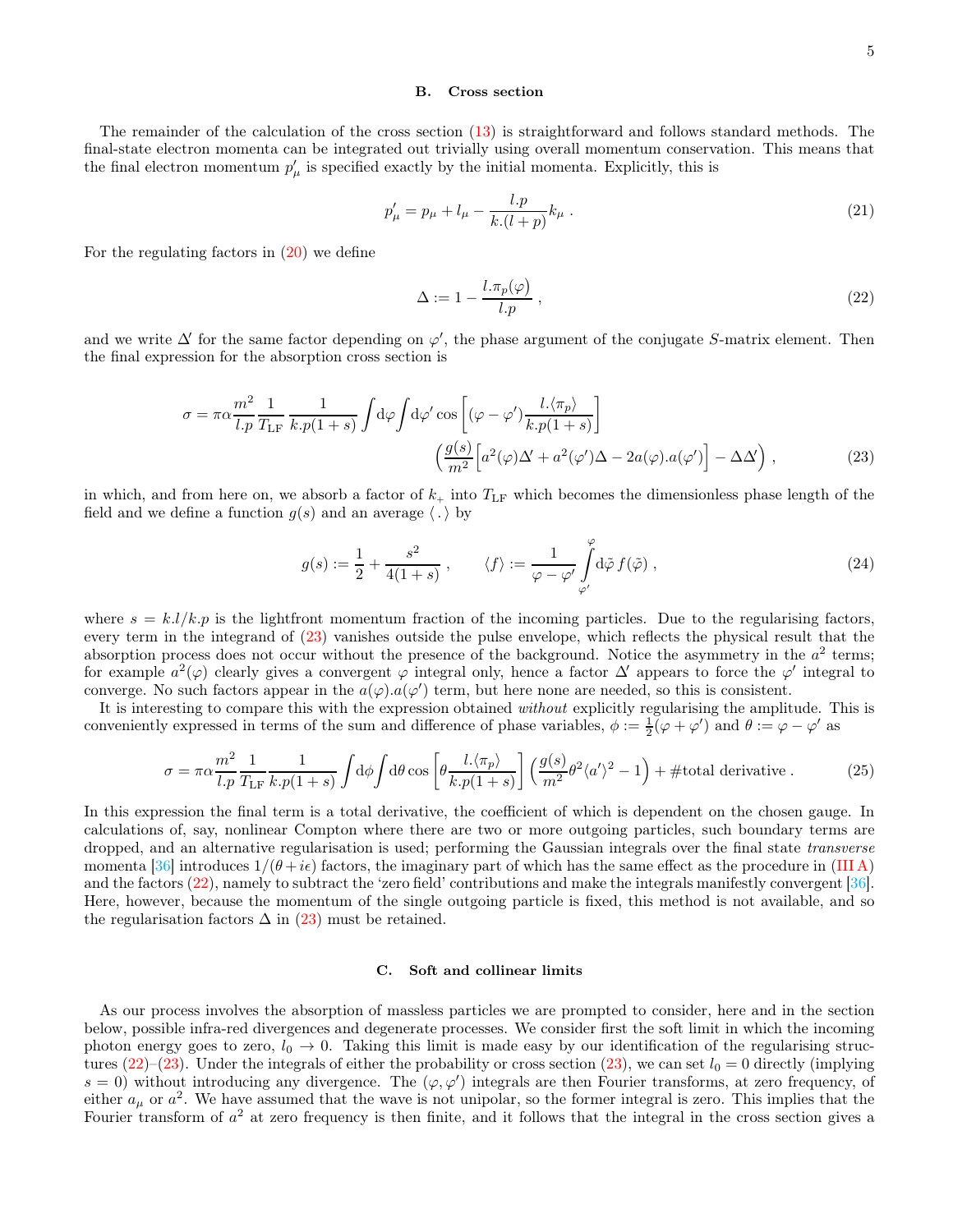<span id="page-5-1"></span>FIG. 1. *Left:* The Furry picture diagram for absorption, in which the double lines here represent the Volkov wavefunctions. *Middle*: Lowest-order "laser-stimulated" absorption, in which laser photons in the initial state are absorbed; this diagram vanishes by momentum conservation. *Right*: the actual perturbative limit of the absorption process, in which the negative frequency part of the field is sampled, i.e the perturbative limit is Compton scattering in which the outgoing photon is convoluted with the laser profile.

finite result. Now observe that the prefactor, again in either the probability or the cross section, diverges like  $1/l_0$  as  $l_0 \rightarrow 0$ . This is hence the leading order soft behaviour. Note also that integration over an initial photon momentum distribution  $f(l)$  with support far from  $l_0 = 0$  would then produce an infra-red finite result, whereas if the wavepacket had 'flat' support  $f(l_0) \sim$  constant for  $l_0 \sim 0$ , then we would reproduce the usual log divergence of QED [\[26](#page-13-16), [37](#page-13-25)].

We consider also a collinear limit, in which the incoming photon is parallel to the laser. In nonlinear Compton this limit is finite, but it is subtle to obtain [\[8](#page-13-26)] when using the " $\theta + i\epsilon$ " regulated expression. Taking the same limit for photon absorption is much simpler because of the *explicit* presence of  $\Delta$  in [\(23\)](#page-4-0); as  $l_{\mu} \to (\omega_l/\omega)k_{\mu}$  for some frequency  $\omega_l$ , the regularising factor  $\Delta$  vanishes, since then  $l \pi \to l \bar{p}$ . Hence the only term we need consider is the cross-term in [\(23\)](#page-4-0) with no  $\Delta$  factors. In this term  $g(s) \to g(0) = 1/2$ , the exponential terms reduce to Fourier transform kernels, and the phase integrals can then be performed immediately to yield

<span id="page-5-0"></span>
$$
\sigma \to \frac{\alpha \pi}{l.p \ k.p \ T_{\rm LF}} \left| \tilde{a}_{\perp}(\omega_l/\omega) \right|^2, \tag{26}
$$

in which  $\tilde{a}$  is the Fourier transform of the potential with respect to  $\varphi$ . Hence the collinear absorption cross section (and probability) take a particularly simple form, similar to the corresponding final result for nonlinear Compton [\[8\]](#page-13-26).

### D. Physical interpretation

Some insight into the absorption process is given by examining its weak-field limit,  $a_0 \ll 1$ . It is simplest to do so at the level of the amplitude; we take [\(14\)](#page-2-4) and expand directly in powers of the background field, retaining only the lowest order contribution, which is linear in  $a_{\mu}$ . Ignoring irrelevant prefactors, and using some simple manipulations involving standard u-spinor identities, the result may be written as

<span id="page-5-2"></span>
$$
S_{fi} \sim \int d\omega' \delta^4(p' + k' - p - l) \left[ \bar{u}_{p'} \phi(k') \frac{\rlap{\,/}{p} + l + m}{2l.p} \not{u}_p - \bar{u}_{p'} \not{\!z} \frac{\rlap{\,/}{p} - k' + m}{2k'.p} \phi(k') u_p \right],\tag{27}
$$

in which  $a_{\mu}(k')$  is the Fourier transform of the background so  $k'_{\mu} = (\omega'/\omega)k_{\mu}$ , c.f. [\(26\)](#page-5-0). The structure of this perturbative result is clear; it is the textbook expression for tree level Compton scattering, convoluted with the intensity profile of the external field. This is as expected. What is unusual is that the intensity profile is attached to the *outgoing* photon (hence, as one may check using the delta function, only the negative, or outgoing, frequency modes of the field contribute). This is in contrast to the perturbative limits of strong field processes with a single incoming particle, such as nonlinear Compton scattering, trident, and nonlinear Breit-Wheeler, where the background acts as a source of initial state photons, effectively stimulating a process which is kinematically forbidden in vacuum.

The absorption amplitude behaves differently. Naively, the physical picture one might have in mind corresponds to the middle diagram in Fig. [1;](#page-5-1) the incoming "probe" photon and electron are accompanied by a laser photon, the presence of which allows the probe photon to be absorbed. However, this process and all similar processes with higher numbers of initial state laser photons are also kinematically forbidden. The lowest order term [\(27\)](#page-5-2) instead corresponds to the right hand diagram in Fig. [1,](#page-5-1) which is Compton scattering. In this way it looks as if the laser background is 'generated' by the scattering process, which is clearly not the correct physical picture.

Observe that such contributions are implicitly included in all amplitudes calculated in background plane waves; because these backgrounds are "on-shell", they can be transformed into asymptotic coherent states which are present in both the in-state and out-state [\[38](#page-13-27)[–40\]](#page-13-28), hence the perturbative expansion of any process yields diagrams like that on the right of Fig. [1,](#page-5-1) it is just that for e.g. nonlinear Compton, such terms appear at higher orders in the perturbative expansion. What distinguishes photon absorption from other processes is that, in both the perturbative limit and the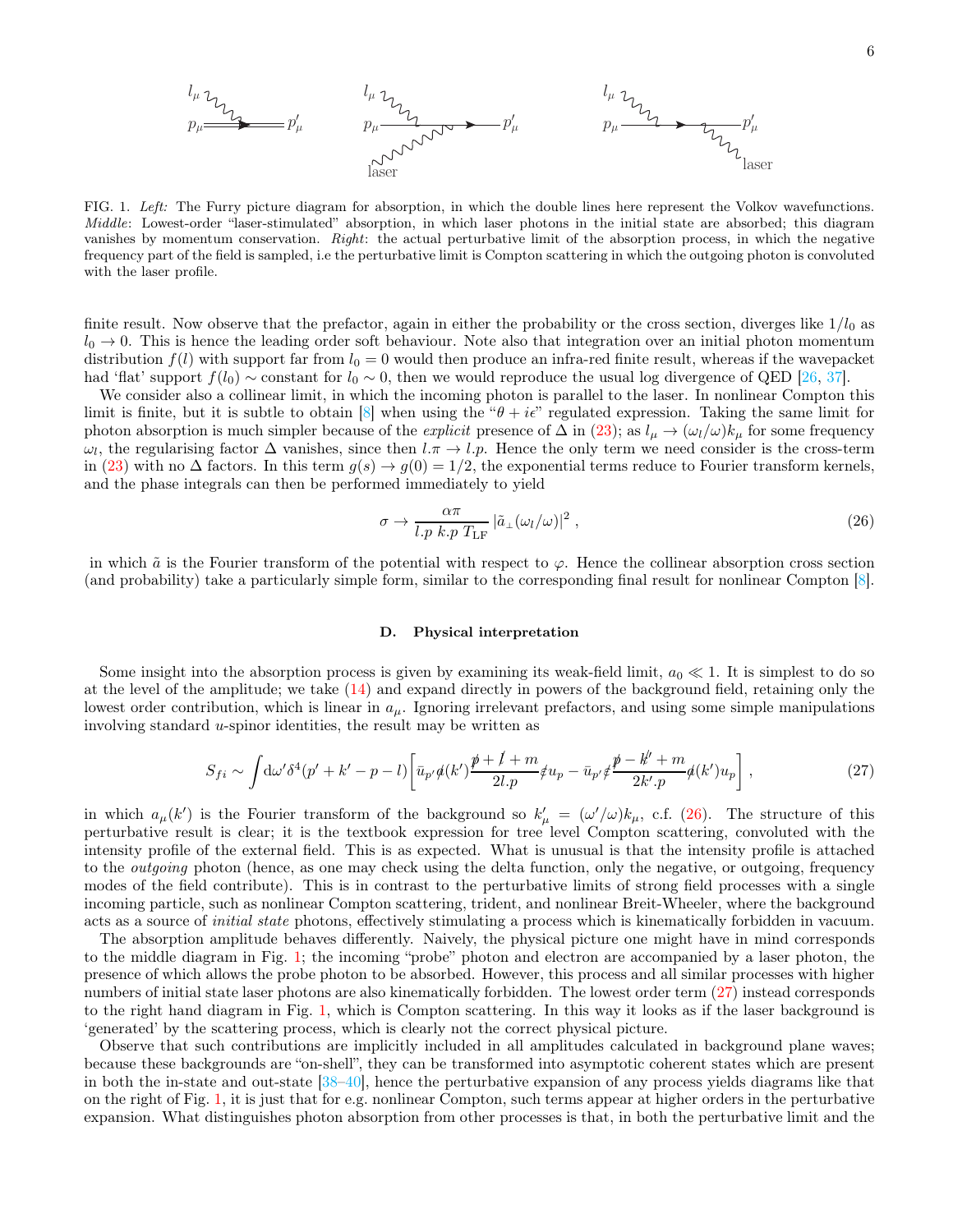exact S-matrix element, the net amount of laser energy (or rather lightfront energy) playing a role in the interaction must be negative. In other words, for the process to occur there must actually be a net *emission* of photons.

This prompts an alternative interpretation of the lowest order contribution to absorption. When asking for the total probability of absorption without emission in a plane wave background, which is what the corresponding Furry picture diagram in Fig. [1](#page-5-1) represents, one should sum over degenerate (indistinguishable) final states in order to have a better-defined, inclusive observable. This sum this would naturally include unobservable emission into that part of momentum space corresponding to the background spectrum; this is just the kind of contribution which is being picked up in the perturbative limit [\(27\)](#page-5-2).

# <span id="page-6-0"></span>IV. LOCALLY CONSTANT FIELD APPROXIMATION

The zero frequency limit of a monochromatic plane wave gives a constant "crossed" field. Scattering processes in such fields provide a bridge between plane wave calculations and experiment through numerical simulation via particle-in-cell codes, see [\[21\]](#page-13-11) for a review. Such codes use the locally constant field approximation (LCFA) to adapt the constant crossed field results to arbitrary field structures, on the basis that over the relevant QED timescales any background field is instantaneously constant [\[20\]](#page-13-10). Such an approach is powerful, but has shortcomings. For singlevertex processes, the LCFA fails at low energy  $[22]$ , at low lightfront momentum  $[7-9]$ , at very high energy  $[41, 42]$  $[41, 42]$  $[41, 42]$ and in the presence of strong field gradients [\[43\]](#page-13-31). With an eye to the future numerical implementation of absorption, we now turn to the properties and limitations of its LCFA.

The LCFA of a given process may be calculated by specialising to the constant crossed field case and then "localising" variables depending on the field amplitude. An alternative and more revealing approach is to start with a result valid in a general plane wave, and then expand in a suitable parameter such that the LCFA is obtained  $[8, 9]$  $[8, 9]$ . Essentially, one makes a "short coherence time" approximation of e.g. the cross section [\(25\)](#page-4-2) by expanding in powers of the phase variable  $\theta \ll 1$ , which is related to the coherence time of the process. For e.g. nonlinear Compton scattering, this expansion is most commonly and easily performed at the level of the integrated probability. Here, though, the lack of final state integrals means that what we are essentially trying to construct is an angularly resolved LCFA, see [\[44,](#page-13-32) [45](#page-13-33)] and references therein. We begin with [\(23\)](#page-4-0). In order to match the constant crossed field result it is necessary to treat different terms in different ways, as dictated by their dependence on  $\theta$  [\[46\]](#page-13-34). One first writes, in [\(23\)](#page-4-0),

$$
l.\langle \pi_p \rangle = \frac{s}{2}m^2\mu - \frac{1}{2s}(l - s\langle \pi_p \rangle)^2,
$$
\n(28)

in which Kibble's effective mass is  $[47, 48]$  $[47, 48]$ ,

$$
\mu \equiv \frac{\langle \pi_p \rangle^2}{m^2} = 1 + \frac{\langle \mathbf{a}_\perp^2 \rangle}{m^2} - \frac{\langle \mathbf{a}_\perp \rangle^2}{m^2}.
$$
\n(29)

The Kibble mass [\(29\)](#page-6-1) contains the second moment of the kinetic momentum (and consequently the laser vector potential), and as such its leading order non-trivial short coherence time approximation comes in at  $\mathcal{O}(\theta^2)$ ,

<span id="page-6-4"></span><span id="page-6-2"></span><span id="page-6-1"></span>
$$
\mu \simeq 1 - \theta^2 \frac{(a'(\phi))^2}{12m^2} \,. \tag{30}
$$

All other terms appearing in the cross section instead have leading non-trivial approximations at  $\mathcal{O}(1)$ ,

<span id="page-6-5"></span><span id="page-6-3"></span>
$$
\langle \pi_p \rangle \simeq \pi_p(\phi) , \qquad \langle a' \rangle \simeq a'(\phi) , \qquad (31)
$$

which are simply the mean values. Applying these approximations, the  $d\theta$  integral in [\(23\)](#page-4-0) is reduced to Airy form, and the LCFA is obtained. Precisely the same result is obtained by starting with the constant crossed field results (for which  $a_{\mu}(\phi) \to \tilde{a}_{\mu}\phi$  with  $\tilde{a}_{\mu}$  a constant polarisation vector), justifying the approximations [\(30\)](#page-6-2) and [\(31\)](#page-6-3). Explicitly, the LCFA result is

$$
\sigma_{LCFA} = \frac{4\pi^2 \alpha}{l.p} \frac{1}{T_{LF}} \int d\phi \frac{1}{s} (4g\bar{z} - z) \text{Ai}(\bar{z}) , \qquad (32)
$$

in which the function  $q \equiv q(s)$  is as in [\(24\)](#page-4-3) and the argument of the Airy function is

$$
\bar{z}(\phi) = 2z(\phi)\frac{l.\pi_p(\phi)}{sm^2}, \qquad z(\phi) = \left(\frac{1}{\chi_e(\phi)}\frac{s}{1+s}\right)^{2/3},\tag{33}
$$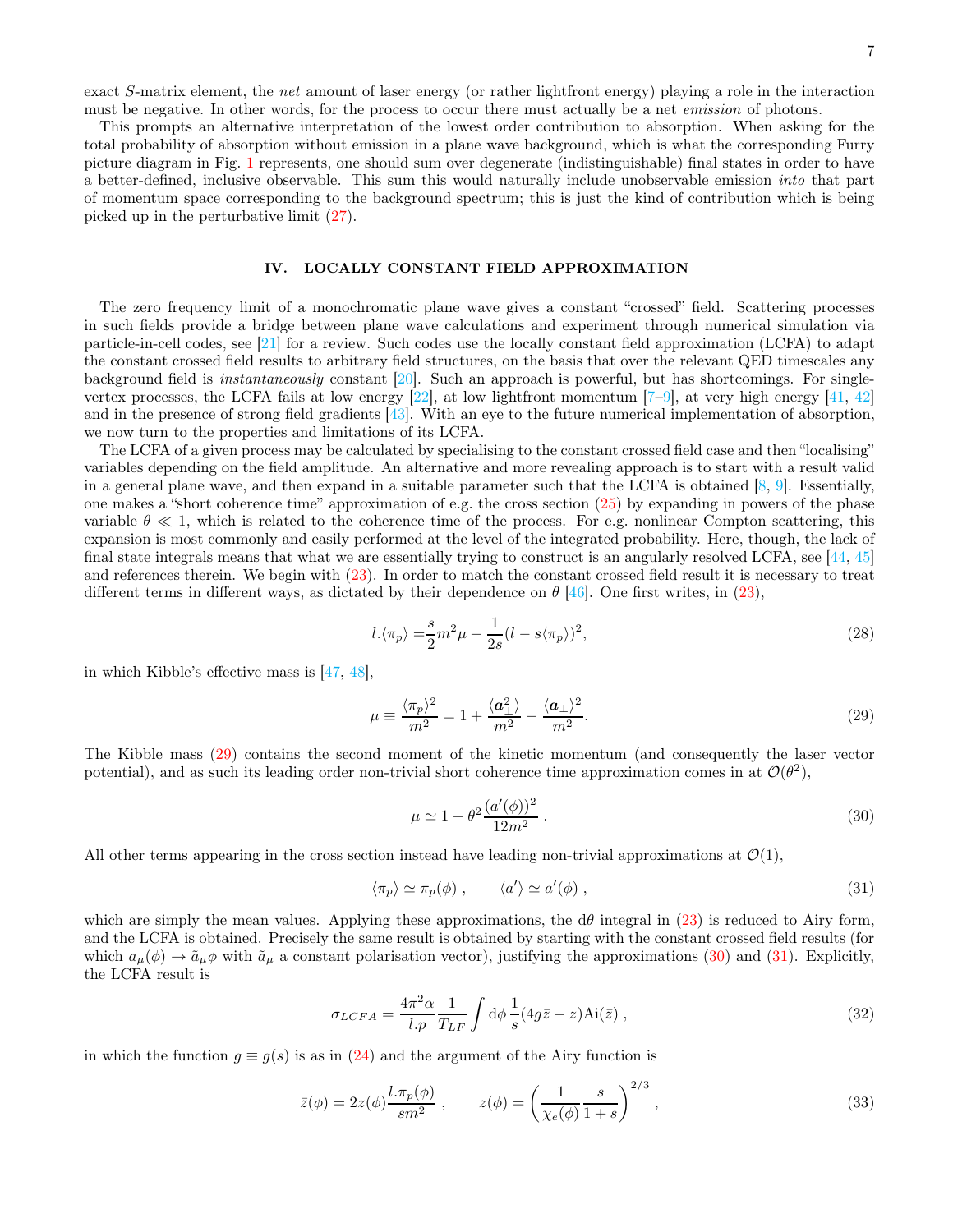

<span id="page-7-1"></span>FIG. 2. *Left:* Comparison of the differential emission probability in a monochromatic wave following the prescription [\(36\)](#page-8-0) (solid lines) and the locally constant field approximation (LCFA, dashed lines) following the prescription [\(38\)](#page-8-1):  $a_0 = 10$  is fixed, and  $k.p/m^2 = 0.01$  (blue), 0.1 (green), 1 (orange), 10 (red). As with other strong field QED processes, the LCFA misses the harmonic structure of the monochromatic case at small  $u$ . While the approximation is better at larger  $u$  at fixed parameters, the LCFA is overall worse as energy increases. *Right:* Relative error between LCFA and exact monochromatic results.

where the (local) quantum nonlinearity parameter for the electron is

$$
\chi_e(\phi) \equiv \frac{\sqrt{p^\mu F_{\mu\nu}^2(\phi)p^\nu}}{m^3} \,, \tag{34}
$$

and the corresponding parameter for the photon reduces to  $\chi_{\gamma}(\phi) = s \chi_{e}(\phi)$ .

Comparison with the well known LCFA (i.e. constant crossed field) expressions of nonlinear Compton scattering [\[49,](#page-13-37) [50\]](#page-14-0) and nonlinear Breit-Wheeler [\[51,](#page-14-1) [52\]](#page-14-2) shows a significant difference. The LCFA for those processes has a nontrivial dependence only on the  $\chi$ -parameters of the involved particles. Here, though, the integrand of [\(32\)](#page-6-4) depends not only on  $\chi_e$  but also on the local kinetic momentum  $\pi_p^{\mu}$  of the electron, which appears in  $\bar{z}$ .

That individual dependencies on intensity and energy, as seen in general pulsed expressions, are traded for a dependence only on  $\chi$  in the LCFA, is partly due to the nature of the approximation but also partly due to being able to perform the Gaussian integrals over outgoing perpendicular momenta. Since these integrals are absent for absorption the situation is different, and there persists a dependence on local parameters other than just  $\chi$ . LCFA expressions are thus not, in general, dependent only on  $\chi$ . This has consequences which we discuss in Sect. [IV C.](#page-11-0)

We comment that, as for the general results above, there is no photon-laser collinear divergence in the LCFA. The soft behaviour of the LCFA is different; aside from the  $1/l_0$  dependence in the prefactor of  $(32)$  the *integrand* behaves as  $\sim 1/l_0^{1/3}$  as  $l_0 \to 0$ ; this is typical of LCFA results, see [\[8](#page-13-26), [9](#page-13-5), [22\]](#page-13-12) for discussions.

### A. Comparison: LCFA vs monochromatic

In order to check the quality of the LCFA we need analytic results against which to compare. A common approach is to benchmark against results in a monochromatic wave, for which well-understood exact results are available. However, for absorption, because of the particular nature of the final state kinematics, the monochromatic result is supported on a  $\delta$ -function in momentum space, which complicates the comparison. However, we can refine the monochromatic calculation in order to generate a result against which to benchmark, by including in the calculation a wavepacket for the initial photon. This is a natural physical refinement, and also one which is suggested by the extra volume factor  $V^{-1}$  in the scattering probability [\(7\)](#page-1-4), which can be removed by integration against a suitable density. The wavepacket essentially provides, here, additional integrals which render the singular monochromatic result finite, so that we can compare it with the LCFA, which must, of course, include the same wavepacket. Including a photon wavepacket  $\rho$  from the outset of the calculation corresponds to introducing into the S-matrix element [\(14\)](#page-2-4) the factor,

<span id="page-7-0"></span>
$$
\int \frac{\mathrm{d}l_- \mathrm{d}^2 l_\perp}{\sqrt{(2\pi)^3 2l_-}} \rho(l_-, l_\perp) \tag{35}
$$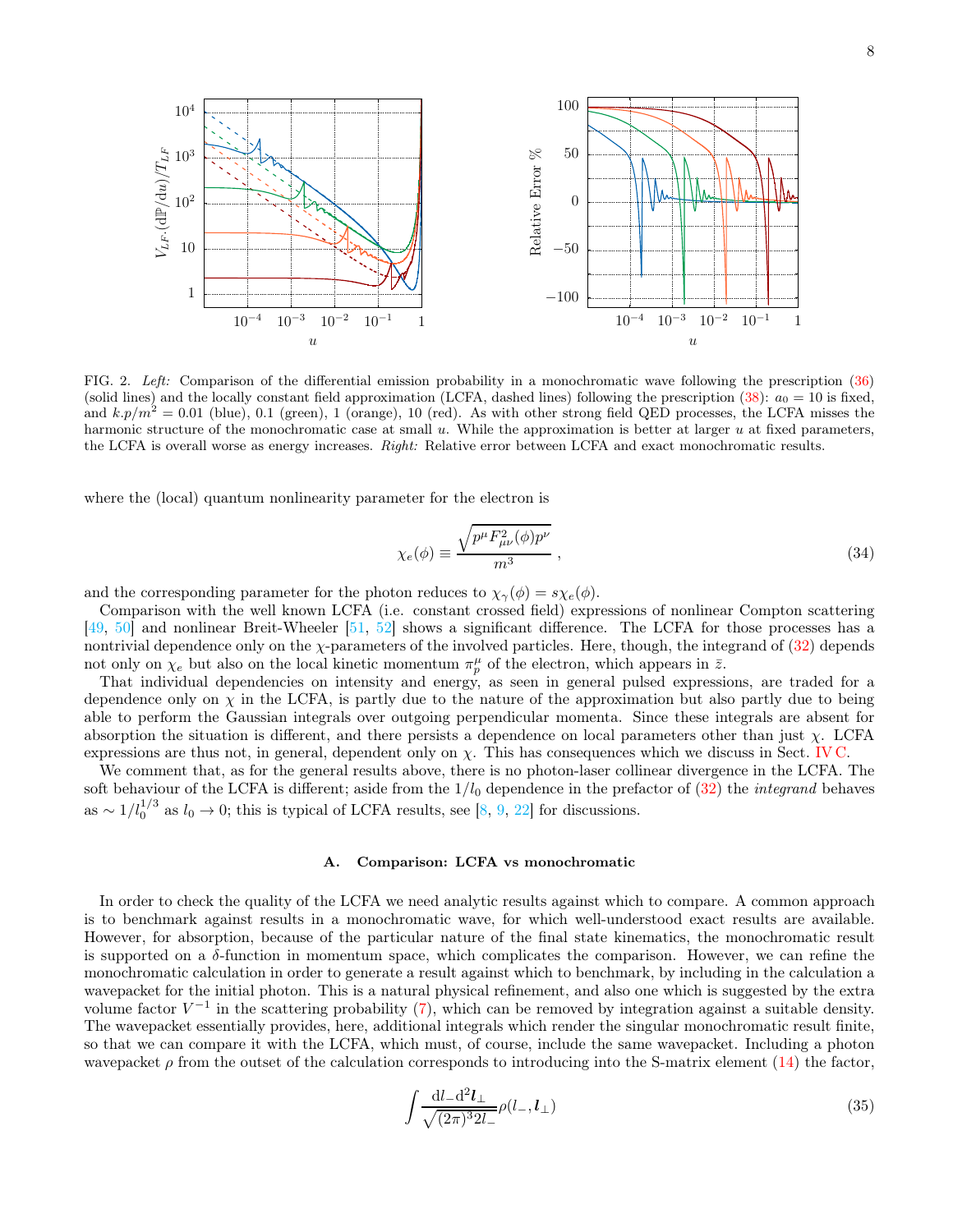

<span id="page-8-2"></span>FIG. 3. Left: Comparison of the differential "energy" spectrum  $sdP/ds$  in a monochromatic wave following the prescription [\(36\)](#page-8-0) (solid lines) and the locally constant field approximation (LCFA, dashed lines) following the prescription [\(38\)](#page-8-1):  $a_0 = 10$  is fixed, and  $b_0 = k p/m^2 = 0.01$  (blue), 0.1 (green), 1 (orange), 10 (red). As above, the LCFA is more accurate for larger values of s, and generally for lower  $b_0$  at fixed  $a_0$ . For  $b = 0.01$  curve, the electron's quantum nonlinearity parameter  $\chi_e$  is less than one, and there is marked change in the behaviour of the spectrum for higher s (see main text for details). *Right:* Relative error between LCFA and exact monochromatic result. For all cases except  $b_0 = 10$  the LCFA converges with the exact result for  $s \gtrsim b_0$ . For  $b_0 = 10$ , further increasing s the error begins to converge to a small, but non-zero error. This is due to a failure of the LCFA for larger values of  $b_0$ .

and carrying through the rest of the calculation as before. This makes the S-matrix element, and subsequently the probability and cross section, formally very similar to that of nonlinear Compton scattering.

The simplest comparison is afforded by considering a wavepacket which is very broad and flat in momentum space, as then we can simply replace  $\rho(l_-,l_\perp)=1$  and use the integrals in [\(35\)](#page-7-0) to remove the δ-function in the exact monochromatic result. More realistic wavepackets can be used, but this choice allows us to make analytic progress without requiring additional approximations which could lead to ambiguities in the comparison.

For the comparison between the LCFA and the exact calculation, we choose a circularly polarised monochromatic plane wave  $a_{\mu}(\phi) = ma_0(0, \cos \phi, \sin \phi, 0)$  with dimensionless intensity parameter  $a_0$ . Using this along with the flat wavepacket we can express the absorption probability in terms of a sum over harmonics [\[20](#page-13-10), [53](#page-14-3)]. The exact result is

<span id="page-8-0"></span>
$$
\mathbb{P}_{\text{MONO}} = \frac{2\pi^3 m^2 \alpha}{k.p} \frac{T_{LF}}{V_{LF}} \sum_{n=1}^{\infty} \int_{0}^{\min(u_n, 1)} \frac{\mathrm{d}u}{(1-u)^2} \left\{ -J_n^2(z_n) + \frac{1}{2} a_0^2 F(u) \left( -2J_n^2(z_n) + J_{n+1}^2(z_n) + J_{n-1}^2(z_n) \right) \right\}, \tag{36}
$$

where  $J_n$  is the order n Bessel function of the first kind and

$$
z_n = \frac{2na_0}{\sqrt{1+a_0^2}} \sqrt{\frac{u}{u_n} \left(1 - \frac{u}{u_n}\right)}, \qquad u_n = \frac{2nk.p}{m^2(1+a_0^2)}, \qquad u = \frac{k.l}{k.l + k.p}, \qquad F(u) = 1 + \frac{1}{2} \frac{u^2}{(1-u)}.
$$
 (37)

The upper bound on the integration over the variable  $u$  in  $(36)$  is determined by momentum conservation, but can be seen imediately from the requirement  $z_n \in \mathbb{R}$  and the definition of u. Note that we use u here, rather than s as above, for convenience. The corresponding LCFA result in a flat wavepacket is

<span id="page-8-1"></span>
$$
\mathbb{P}_{\text{LCFA}} = -\frac{2\pi^3 \alpha m^2}{k.p} \frac{T_{LF}}{V_{LF}} \int_0^1 \frac{\mathrm{d}u}{(1-u)^2} \left\{ \text{Ai}_1(\hat{z}) + \left( \frac{2}{\hat{z}} + \chi_\gamma \sqrt{\hat{z}} \right) \text{Ai}'(\hat{z}) \right\},\tag{38}
$$

where

<span id="page-8-3"></span>
$$
\hat{z} = \left(\frac{u}{\chi_e}\right)^{2/3}, \qquad \text{Ai}_1(\hat{z}) := \int_{\hat{z}}^{\infty} dx \,\text{Ai}(x) \;, \tag{39}
$$

and  $\chi_e = a_0 k p/m^2$ ,  $\chi_{\gamma} = s \chi_e = u \chi_e/(1-u)$ . Note that  $\chi_e$  is a constant for this case.

The monochromatic results and their locally constant field approximations are shown in Fig. [2](#page-7-1) and Fig. [3](#page-8-2) for a field intensity  $a_0 = 10$  and various values of the invariant  $b_0 = k.p/m^2$ . Also shown is the relative error in each case.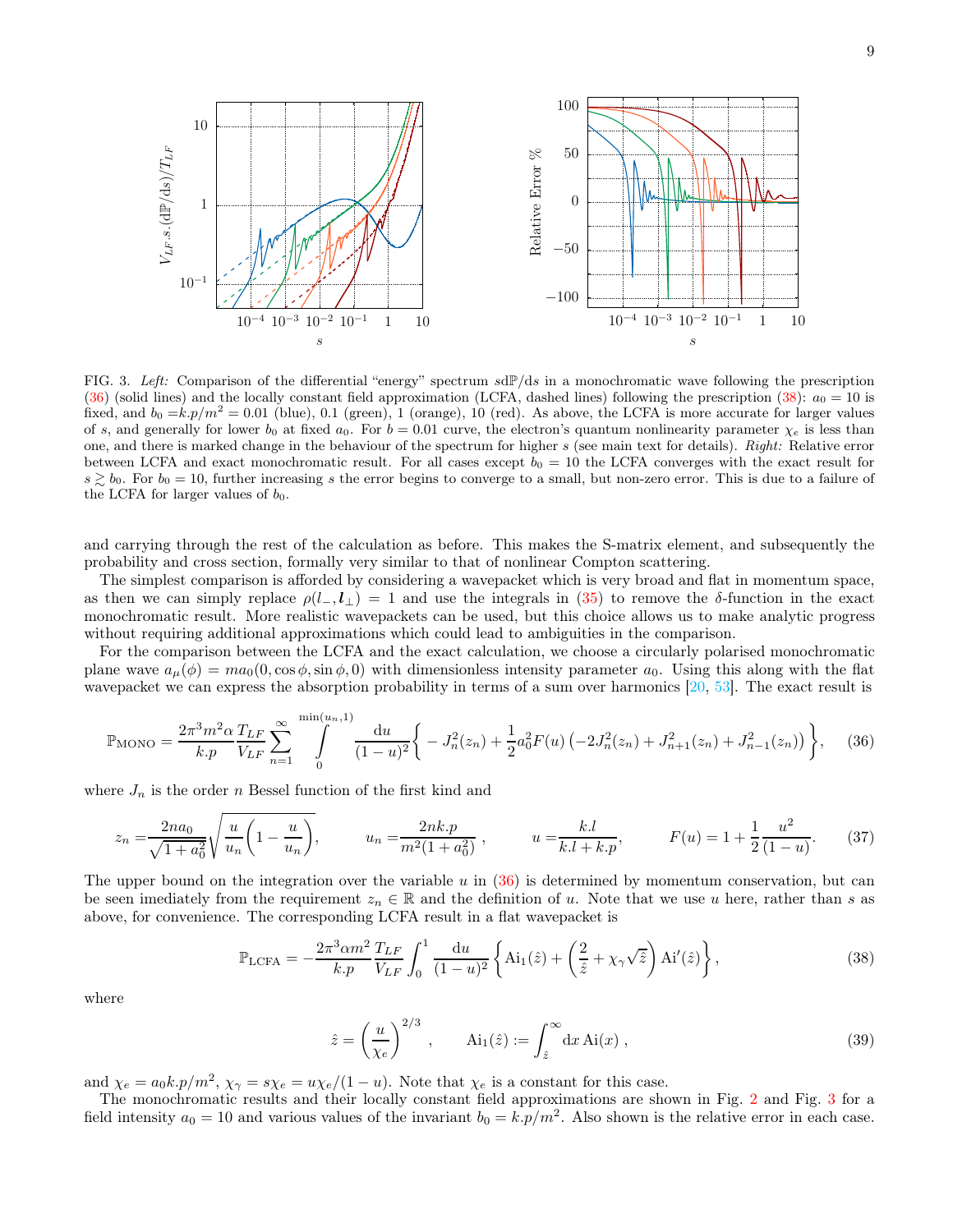The following broad results hold. The LCFA agrees best for larger values of s, the photon's lightfront momentum. Just as for nonlinear Compton scattering, the LCFA does not correctly reproduce the harmonic structure of the monochromatic case [\[7](#page-13-4)]. In general, away from the distinct harmonic structure, there is excellent agreement between the LCFA and the exact monochromatic result for high  $a_0$ , as should be expected, and lower  $b_0$ , as is also required for the validity of the LCFA [\[54](#page-14-4)[–56](#page-14-5)]. Thus, for the angularly integrated process we find that the regimes of validity of the LCFA match with our expectations based on other strong-field processes.

In Figs. [2](#page-7-1) and [3](#page-8-2) one notices some qualitative differences between the curve with the lowest value of electron energy invariant  $b_0$  and the others. In both the probability and spectrum there is a "dip" as respectively u and s are increased. This is a  $\chi_e$  < 1 effect, which is most readily explained by considering the argument  $\hat{z}$  of the Airy function in the LCFA (see [\(38\)](#page-8-1) and [\(39\)](#page-8-3)) and focusing on the differential energy spectrum Fig. [3.](#page-8-2) For a non-negligible contribution, the argument of the Airy function should be small; when it is large, the function is exponentially suppressed. In terms of s, the argument of the Airy function is  $\hat{z} = [s/\chi_e(1+s)]^{2/3}$  $\hat{z} = [s/\chi_e(1+s)]^{2/3}$  $\hat{z} = [s/\chi_e(1+s)]^{2/3}$ . For each other curve in Fig. 3  $\chi_e \ge 1$ , and so the argument of the Airy function is relatively small. Thus, since the spectrum scales (almost) linearly with  $s$ , there is a general increase as s becomes large. However, for  $\chi_e < 1$ , in the range  $\chi_e < s \ll 1$  the argument of the Airy function becomes large due to the  $\chi_e^{-2/3}$  scaling of  $\hat{z}$ , such that the spectrum is suppressed. Moving into high values of  $s \gg 1$ , then  $\hat{z} \to \chi_e^{-2/3}$ , and the spectrum begins to linearly increase again with s, as  $\text{Ai}(\hat{z}) = \text{constant}$ .

# B. Photon absorption in a counterpropagating pulse

In the above we focussed on a comparison of the exact  $(36)$  and LCFA  $(38)$  probability, and found agreement within the expected regimes of validity for the LCFA. However, numerical implementation of strong field QED processes in PIC codes usually goes via probability "rates",  $d\mathbb{P}/d\phi$ , which are used to determine whether or not quantum process occur at each time step. It is not obvious that such an interpretation is sound; it is not natural given that the QED calculation is asymptotic. This poses some some interesting questions about the use of LCFA rates in numerical simulations, which will be investigated further elsewhere [\[28\]](#page-13-18). To demonstrate the properties of the cross section (in the LCFA) it is instructive to consider a particular description of the laser pulse. As such, the gauge potential is chosen to be a linearly polarised plane wave  $a_{\mu}(\phi) = ma_0 f(\phi)(0, 1, 0, 0)$ , and  $f(\phi)$  the pulse profile

<span id="page-9-0"></span>
$$
f(\phi) = \cos^2\left(\frac{\phi}{2N}\right)\sin\phi\,. \tag{40}
$$

The phase interval of the pulse is  $-N\pi < \phi < N\pi$ , where N is the number of cycles, such that for a given N the pulse length is  $T_{LF} = 2\pi N$ . We take the laser to propagate in the  $-z$  direction, i.e.  $k_{\mu} = \omega_0(1, 0, 0, 1)$  with central frequency  $\omega_0 = 1.55$  eV (800 nm wavelength). For simplicity we take the momenta of the incoming electron and photon to lie in the  $x-z$  plane. The electron counterpropagates with respect to the laser, whereas the photon will be given a general offset angle with respect to both the electron and laser. Hence the electron momentum is  $p_{\mu} = \gamma m(1, 0, 0, -\beta)$ , with  $\beta = \sqrt{1 - 1/\gamma^2}$  for a Lorentz factor  $\gamma$ , while the photon momentum is  $l_{\mu} = \omega(1, \sin \vartheta, 0, -\cos \vartheta)$ , for energy  $\omega$  and angle  $\vartheta$  relative to the electron propagation direction. With these conventions the cross section depends explicitly on four parameters,  $a_0$ ,  $\gamma$ ,  $\omega$ , and  $\vartheta$ .

The cross section is dominated by the Airy function in [\(32\)](#page-6-4). Its argument  $\bar{z}(\phi)$ , recall [\(33\)](#page-6-5), obeys  $\bar{z}(\phi) \geq 0$ , and even for moderately large values, e.g.  $\bar{z}(\phi) \gtrsim 3$ , the Airy function is well approximated by its exponentially vanishing asymptotic limit,  $Ai(\bar{z}) \sim \exp[-(2/3)\bar{z}^{2/3}]$ . Hence it is only when  $\bar{z}(\phi) \to 0$ , such that the integrand in [\(32\)](#page-6-4) becomes large, that one can obtain significant contributions to the cross section. This is also the case for e.g. nonlinear Compton scattering, where significant contributions come from the local maxima of the electric field, since the argument of the Airy function is proportional to  $\chi_e^{-2/3}(\phi)$ . There is a more subtle dependence on the phase  $\phi$  in the case of absorption, though, as the Airy arguments also depends on the local momenta  $\pi_p(\phi)$ . This leads to an interplay between the potential  $a_{\mu}(\phi)$  and the electromagnetic field  $\sim a'_{\mu}(\phi)$  as we integrate over  $\phi$  in the cross section. Peaks in the integrand occur at or near the zeros of the potential. At these points,  $\bar{z}(\phi)$  reaches its minimum, which is a consequence of the fact that as  $a_{\mu}(\phi) \to 0$  then  $l.\pi_{p}(\phi) \to l.p \sim 0$  for high energy electrons (i.e.  $\gamma \gg 1$ ). Away from the zeros of the gauge potential the argument  $\bar{z}(\phi)$  becomes large, diverging at the zeros of the field  $|a'(\phi)|$ . (Hence, when the field switches off, the entire process is correctly suppressed, as it cannot occur without the background.)

Fig. [4](#page-10-0) illustrates this behaviour for  $\gamma = 500$ , photon energy  $\omega = 10m$  and background intensity  $a_0 = 10$ . We plot both the cross section [\(32\)](#page-6-4) as a function of  $\phi$  (solid blue line) as well as  $\bar{z}(\phi)$  (dashed red line). Both the electron and photon are counterpropagating with respect to the laser direction ( $\vartheta = 0$ ), the pulse profile is as in [\(40\)](#page-9-0), with  $N = 15$  corresponding to a pulse duration of ~ 40 fs. The pulse profile [\(40\)](#page-9-0) has zeros at  $\phi = \pm n\pi$  with  $n \leq N$ ,  $n \in \mathbb{Z}$ , and as discussed above, from Fig. [4](#page-10-0) we see that each of the peaks in the integrand occur at these zeros; this is also where  $\bar{z}(\phi)$  takes its minimum value. Integrating over the laser phase  $\phi$ , the total cross section is found to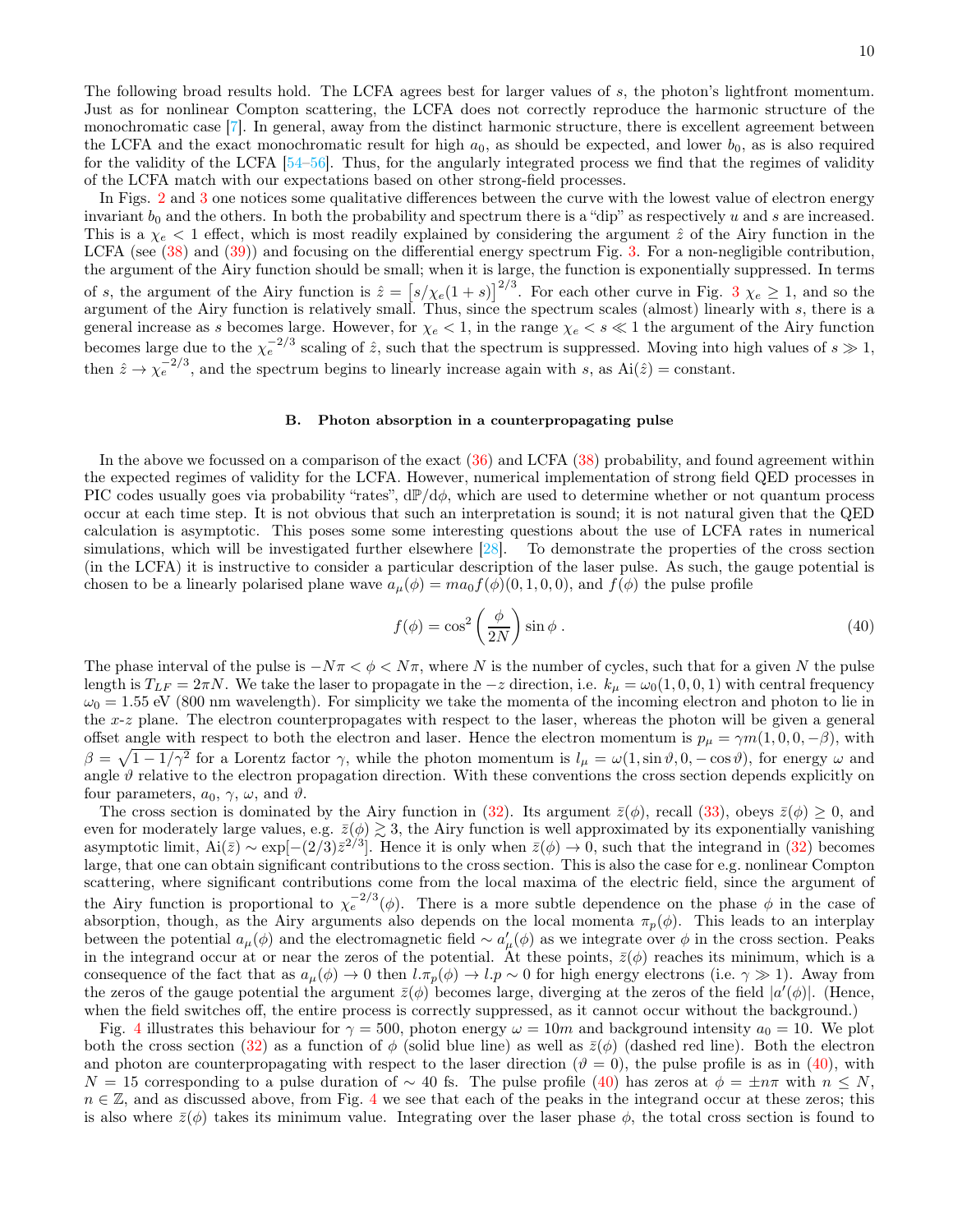

<span id="page-10-0"></span>FIG. 4. Differential cross section  $d\sigma_{LCFA}/d\phi$  (solid blue line) with  $a_0 = 10$ ,  $\gamma = 500$ ,  $\omega = 10m$   $\vartheta = 0$ , for an  $N = 15$  cycle pulse (∼ 40 fs duration): cross section over entire pulse duration (left) and central peak (right). Also shown is the argument of the Airy function  $\bar{z}(\phi)$  [\(33\)](#page-6-5) (red, dashed). The peaks of the differential cross section are located at the minima of  $\bar{z}(\phi)$ . For  $\vartheta = 0$ , these minima are where  $a_{\mu}(\phi) \to 0$ , as at these points  $l.\pi_{p}(\phi) \to l.p \sim 0$  for high electron  $\gamma$ . The parameters used correspond to  $b_0 = k.p/m^2 = 0.003$  and  $s = 0.02$ , i.e. within the parameter region where the LCFA is in good agreement with the exact monochromatic calculation (see Fig [2](#page-7-1) and [3\)](#page-8-2).



<span id="page-10-1"></span>FIG. 5. Dependence of the cross section  $\sigma_{LCFA}$  on the photon angle  $\vartheta$  for  $a_0 = 10$ ,  $\gamma = 500$  and  $\omega = 10m$ , such that  $b_0 = 0.003$ and  $s = 0.02$ .

be  $\sigma_{LCFA} \sim 2.5 \times 10^4$  bn. At first glance this would appear to be an exceptionally likely process to occur, with the cross section being several orders of magnitude greater than that of, for example, Thomson scattering of an electron  $(\sigma_T = 665.25 \text{ mbn})$ . However, this is primarily a consequence of the idealised geometry which was chosen, i.e. it is an artifact of the angle between the electron and photon propagation directions,  $\vartheta = 0$ . As the angle  $\vartheta$  increases, there is a dramatic decay of the total integrated cross section  $\sigma_{LCFA}$ , see Fig. [5.](#page-10-1) For the parameters used in Fig. [4,](#page-10-0) when the photon propagation direction is just a  $\vartheta = 10$  mrad difference from the electron propagation direction, the cross section drops by around two orders of magnitude. When  $\vartheta \neq 0$ , the symmetry seen in the integrand for  $\pm |\phi|$  also disappears.

A closer inspection of the central peaks in the cross section in Fig. [4](#page-10-0) reveals a double peak structure, which is symmetric for the peak centred at  $\phi = 0$  (shown in the right hand panel of the figure) and asymmetric for  $|\phi| > 0$ . This is due to the relative contributions from the Airy function and pre-Airy terms in [\(32\)](#page-6-4). The Airy function gives a series of symmetric peaks with maxima at  $a_{\mu} = 0$ . However, the pre-Airy term achieves its minima at  $a_{\mu} = 0$  for the central peak at  $\phi = 0$ , and slightly offset for  $|\phi| > 0$ . The pre-Airy term scales with the electromagnetic field through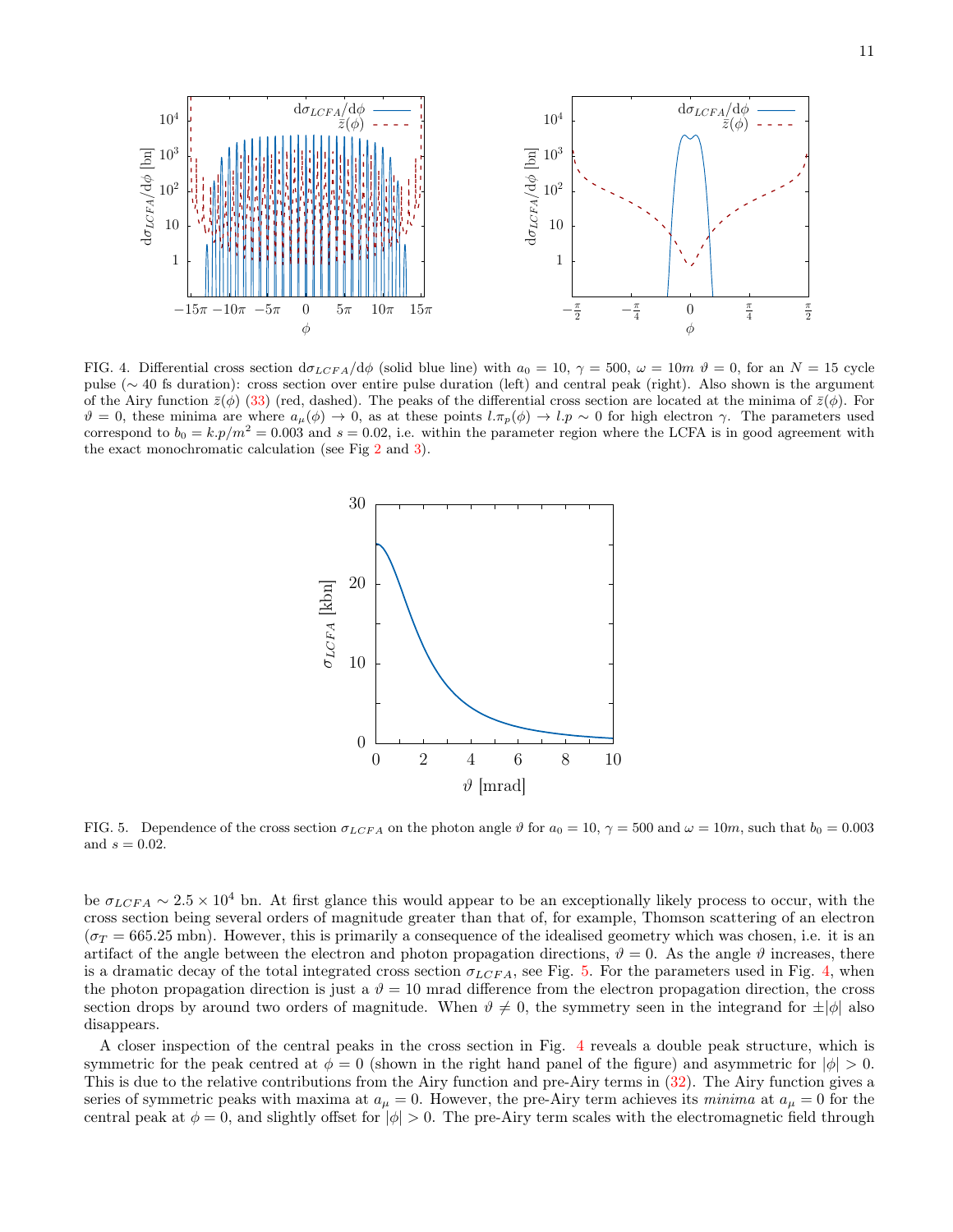

<span id="page-11-1"></span>FIG. 6. Left: Differential cross section  $d\sigma_{LCFA}/d\phi$  (solid blue line) with  $a_0 = 10$ ,  $\gamma = 500$ ,  $\omega = 10m$   $\vartheta = 0$ , (i.e.  $b_0 = 0.003$ , s = 0.02) for N = 2 corresponding to an ultra-short duration of ~ 6 fs. Also shown is the argument of the Airy function  $\bar{z}(\phi)$ [\(33\)](#page-6-5) (red, dashed). *Right*: The "relative error" incurred by excluding the initial and final half-cycle of the pulse, as a function of pulse length (number of cycles, N). Parameters as in Fig. [4.](#page-10-0)

electron  $\chi_e$  as  $\chi_e^{-2/3}(\phi)$ , such that as we move away from the zeroes of the potential, we approach the zeroes of the field, which causes the pre-Airy term to blow up. Taking the product with the Airy function, this causes the double peak structure. Though the pre-Airy term diverges, this is not an immediate concern, as far enough away from the zeroes of the gauge potential, the Airy function suppresses the total cross section due to  $\bar{z}$  becoming large.

### <span id="page-11-0"></span>C. Pulse shape effects and boundary contributions

So far we have considered the particular pulse profile [\(40\)](#page-9-0), and focussed on the experimentally realisable pulse duration of ∼ 40 fs. The cross section will in general depend on the pulse shape and length, and in light of experimental efforts to produce ever shorter high-intensity laser pulses it is natural to consider the self-consistency of the absorption LCFA [\(32\)](#page-6-4) for different pulse lengths and profiles.

The left hand panel of Fig. [6](#page-11-1) shows the differential cross section in an ultra-short pulse [\(40\)](#page-9-0) with  $N = 2 (\sim 5 \text{ fs})$ . One sees surprisingly large contributions from the wings of the pulse where the field strength is low. These contributions, we have checked, can even be the dominant contribution to  $\sigma$ . The same behaviour is seen in the case of asymptotically switched pulses with e.g.  $\mathrm{sech}^2$  or Gaussian envelopes, with large contributions to the cross section coming from up to 6 standard deviations away from the peak of the pulse. This is problematic since, physically, there should not be contributions from regions of low field strength, when it is the presence of the field which allows the process to occur. The LCFA is of course not valid for low  $a_0$ , i.e. in the wings of the pulse, but the situation for other processes is that the LCFA "self-regulates", with its typical Airy functions vanishing exponentially quickly in regions where the field strength goes to zero [\[9](#page-13-5)].

For both finite duration and asymptotically switched pulses, the origin of this unphysical behaviour can be identified in the LCFA cross section [\(32\)](#page-6-4). Under the integral, the term with  $4g\bar{z}$  is "well behaved" in the sense that whenever  $\bar{z}$  becomes large, the Airy function suppresses the contribution, as we would expect from the consideration of other processes. The second term in the integrand, with a factor  $z$ , behaves differently. The parameter  $z$  scales with the electromagnetic field as ~  $|a'(\phi)|^{-2/3}$ , so becomes large in regions where the field goes to zero. In the "bulk" of the pulse, when the field goes to zero the potential  $a_{\mu}$  is at its maximum, and so  $l.\pi_p$  becomes large (as it contains terms linear and quadratic in  $a_{\mu}$ , see [\(1\)](#page-0-2)). This makes  $\bar{z}$  large, which causes the Airy function to again suppress contributions to  $\sigma$ . However, at the edges of the pulse, or far from the peak of the pulse in the case of asymptotically switched profiles, both the field and the potential go to zero. In such regions,  $\bar{z}$  does not become sufficiently large sufficiently quickly to suppress the large contribution coming from the pre-Airy term  $z$ , and this is what generates large contributions far from the centre of the pulse. These unphysical contributions appear to also be a consequence of the particular geometry used, i.e. both the photon and electron counterpropagating with respect to the laser. As the angle  $\vartheta$  is increased, the contributions from the edges of the pulse drastically reduce. These results clearly point to a deficiency in the LCFA for short pulses, where there are high field gradients, and where there are long low-intensity "tails". Similar behaviour was seen in  $\frac{13}{3}$  in the LCFA for axion decay in a magnetic field of finite extent. The LCFA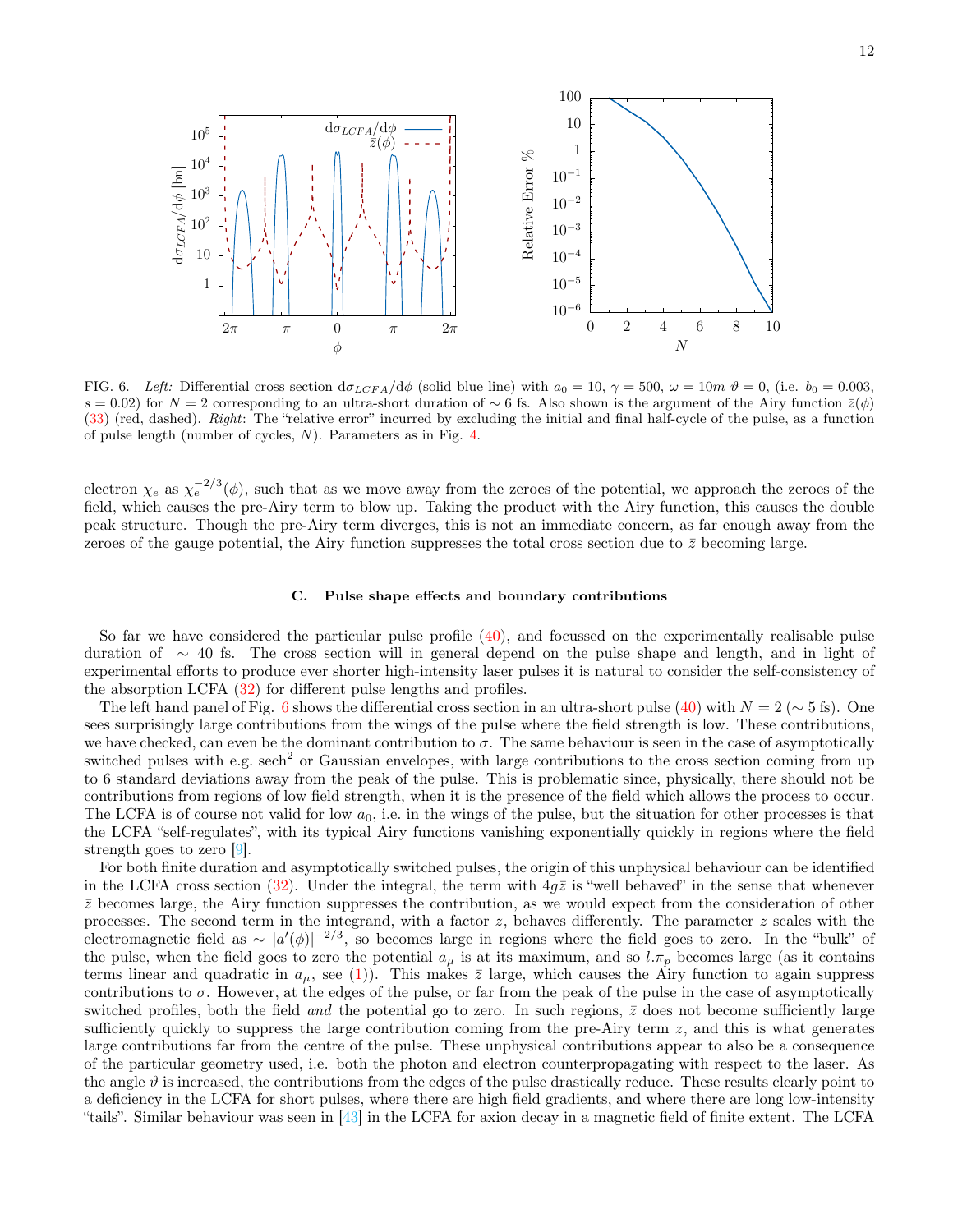was shown to give a poor approximation for rapid turn on/off of the field.

We have found that for both finite duration and asymptotically switched pulses, these unphysical contributions become less significant at lower electron energy or higher incoming photon energy. In addition, for finite duration pulses such as [\(40\)](#page-9-0), the contribution to the cross section from the tails of the pulse can effectively be reduced by going to longer pulse duration. This can be seen by comparing the value obtained for the cross section [\(32\)](#page-6-4) by integrating over the full pulse duration,  $|\phi| < N\pi$ , with the value obtained by excluding the initial and final half cycle of the potential, which for [\(40\)](#page-9-0) corresponds to integrating over the region  $|\phi| < (N-1)\pi$ . This allows one to assess the relative contributions from the peaks at the beginning and end of the pulse. The right hand panel in Fig. [6](#page-11-1) shows that the relative contribution from the edges drops rapidly to zero as we go to pulse durations which are realisable with current and future laser technology.

### <span id="page-12-0"></span>V. CONCLUSIONS

We have investigated the process of photon absorption by an electron in a background plane wave. The calculation of the scattering cross section initially follows standard methods in the Furry picture, but a closer investigation reveals a surprising depth of structure. We have shown that there is an ambiguous boundary term in the amplitude with a gauge-dependent coefficient. A simple regularisation of the integrals is enough to render the expression manifestly gauge invariant and unambiguous. However, this results in a more complex structure at the level of the probability than is typically considered in processes such as nonlinear Compton scattering and nonlinear Breit-Wheeler. The reason for the difference lies in the kinematics particular to "2 to 1" processes such as absorption; in nonlinear Compton, for example, performing the final state integrals can be used to affect the necessary regularisation as there are two outgoing particles, but for absorption this option is not available.

Perturbatively expanding the absorption S-matrix element for weak fields  $(a_0 \ll 1)$  demonstrates that the lowestorder contribution to the probability is not what one might naïvely expect for a process which is only possible in the presence of the background (i.e "laser-stimulated"). Momentum conservation requires that only the *negative* frequency components of the background field contribute in this perturbative limit, which means that the perturbative expression is equivalent to absorbing the probe photon and emitting a photon into the laser field. As such, a natural interpretation of the lowest-order process is as a contribution not to "emissionless" absorption of a photon by the electron (which is impossible in vacuum) but to the degenerate process of absorption with photon emission, into an unobserved region of parameter space.

Particle-in-cell codes, based on the locally constant field approximation (LCFA) provide a bridge between theory and experiment in strong-field QED. These codes currently neglect photon absorption (and the related process of pair annihilation). With an eye to future numerical implementation of absorption in such simulations, we have derived its LCFA. This was compared with an exact analytical expression for absorption in a monochromatic plane wave (integrated over a suitable wavepacket in order to have a well-defined observable), and the expected regimes of validity were recovered. Again due to there being only a single particle in the out state, the LCFA for absorption has a very similar structure to the *angularly resolved* LCFA for processes such as nonlinear Compton. In particular it depends not only on the quantum nonlinearity parameters  $(\chi)$  of the incoming particles, but also on the electron's instantaneous kinetic momentum. The cross section has a strong dependence on the angle between the incoming photon and electron, and also on the pulse profile and length.

The monochromatic result provides a useful benchmark not only because it is simple to calculate and interpret, but also because any experimental realisation of photon absorption will necessarily involve the overlap of electron, photon and laser species, for which a longer pulse duration is more suitable, and pulse-envelope effects become less important. (For example, the proposed LUXE experiment will use pulses of  $\sim 35$  fs [\[1](#page-13-0)], i.e. order 10 cycles). It is nevertheless interesting to also consider ultra-short pulses. In this case, we demonstrated that seemingly unphysical contributions occur near the edges of the pulse, but that these become negligible at longer (and more easily physically realisable) pulse lengths. This highlights a failure of the LCFA for ultra-short pulses, which suggests that a more in-depth investigation of short pulse and wavepacket effects is motivated. These effects may become more important in absorption due to its particular kinematics; this will be pursued elsewhere. For an initial investigation of wavepacket effects see [\[28](#page-13-18)].

The depth of structure exhibited by the apparently simple absorption process demonstrates that investigations such as ours are necessary for a proper understanding of processes which are currently neglected by simulation schemes.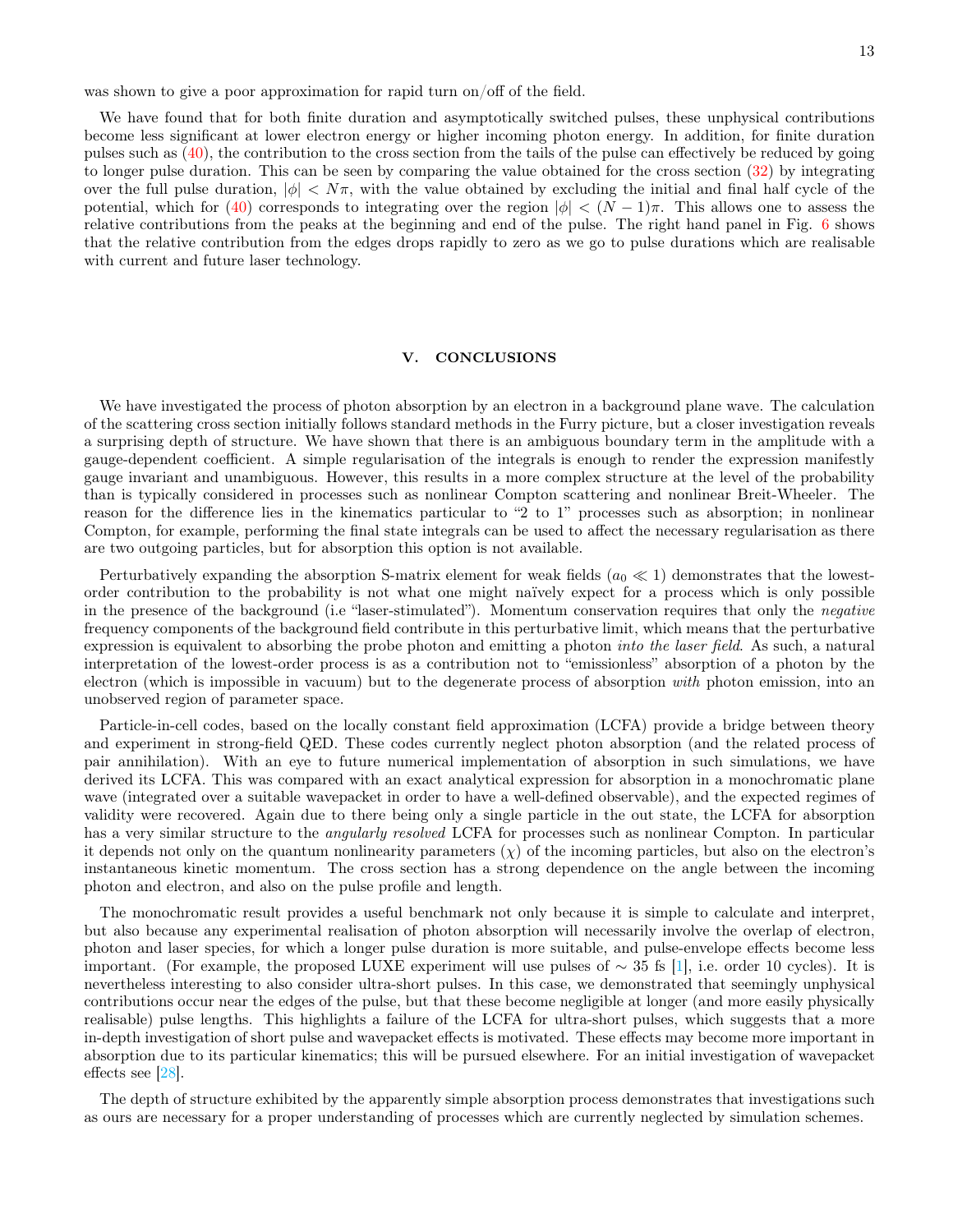We thank T. Blackburn, M. Marklund, D. Seipt and S. Tang for useful discussions. The authors are supported by the EPSRC, grant EP/S010319/1.

- <span id="page-13-0"></span>[1] H. Abramowicz *et al.*, (2019), [arXiv:1909.00860 \[physics.ins-det\].](http://arxiv.org/abs/1909.00860)
- <span id="page-13-1"></span>[2] B. King and T. Heinzl, [High Power Laser Science and Engineering](http://dx.doi.org/10.1017/hpl.2016.1) 4, e5 (2016), [arXiv:1510.08456 \[hep-ph\].](http://arxiv.org/abs/1510.08456)
- <span id="page-13-2"></span>[3] A. M. Fedotov, *Proceedings of the 25th International Laser Physics Workshop (LPHYS'16): Yerevan, Armenia, July 11-15, 2016*, [J. Phys. Conf. Ser.](http://dx.doi.org/ 10.1088/1742-6596/826/1/012027) 826, 012027 (2017), [arXiv:1608.02261 \[hep-ph\].](http://arxiv.org/abs/1608.02261)
- [4] V. Yakimenko *et al.*, [Phys. Rev. Lett.](http://dx.doi.org/ 10.1103/PhysRevLett.122.190404) 122, 190404 (2019), [arXiv:1807.09271 \[physics.plasm-ph\].](http://arxiv.org/abs/1807.09271)
- [5] T. G. Blackburn, A. Ilderton, M. Marklund, and C. P. Ridgers, New J. Phys. 21[, 053040 \(2019\),](http://dx.doi.org/10.1088/1367-2630/ab1e0d) [arXiv:1807.03730 \[physics.plasm-ph\].](http://arxiv.org/abs/1807.03730)
- <span id="page-13-3"></span>[6] C. Baumann, E. N. Nerush, A. Pukhov, and I. Yu. Kostyukov, Sci. Rep. 9[, 9407 \(2019\),](http://dx.doi.org/10.1038/s41598-019-45582-5) [arXiv:1811.03990 \[physics.plasm-ph\].](http://arxiv.org/abs/1811.03990)
- <span id="page-13-4"></span>[7] C. N. Harvey, A. Ilderton, and B. King, Phys. Rev. A91[, 013822 \(2015\),](http://dx.doi.org/10.1103/PhysRevA.91.013822) [arXiv:1409.6187 \[physics.plasm-ph\].](http://arxiv.org/abs/1409.6187)
- <span id="page-13-26"></span>[8] A. Di Piazza, M. Tamburini, S. Meuren, and C. H. Keitel, Phys. Rev. A 98[, 012134 \(2018\).](http://dx.doi.org/10.1103/PhysRevA.98.012134)
- <span id="page-13-5"></span>[9] A. Ilderton, B. King, and D. Seipt, Phys. Rev. A99[, 042121 \(2019\),](http://dx.doi.org/10.1103/PhysRevA.99.042121) [arXiv:1808.10339 \[hep-ph\].](http://arxiv.org/abs/1808.10339)
- <span id="page-13-6"></span>[10] J. M. Cole *et al.*, Phys. Rev. X8[, 011020 \(2018\),](http://dx.doi.org/10.1103/PhysRevX.8.011020) [arXiv:1707.06821 \[physics.plasm-ph\].](http://arxiv.org/abs/1707.06821)
- <span id="page-13-7"></span>[11] K. Poder *et al.*, Phys. Rev. X8[, 031004 \(2018\),](http://dx.doi.org/10.1103/PhysRevX.8.031004) [arXiv:1709.01861 \[physics.plasm-ph\].](http://arxiv.org/abs/1709.01861)
- <span id="page-13-8"></span>[12] V. C. Zhukovskii and N. S. Nikitina, Zh. Eksp. Teor. Fiz. 64, 1169 (1973).
- [13] A. Di Piazza, K. Z. Hatsagortsyan, and C. H. Keitel, Phys. Rev. A 78, 062109 (2008).
- [14] H. Hu and C. Müller, [Phys. Rev. Lett.](http://dx.doi.org/10.1103/PhysRevLett.107.090402) 107, 090402 (2011), [arXiv:1105.0279 \[hep-ph\].](http://arxiv.org/abs/1105.0279)
- [15] H. Gies, F. Karbstein, and R. Shaisultanov, Phys. Rev. D 90[, 033007 \(2014\).](http://dx.doi.org/10.1103/PhysRevD.90.033007)
- [16] P. Böhl, B. King, and H. Ruhl, Phys. Rev. A 92[, 032115 \(2015\).](http://dx.doi.org/ 10.1103/PhysRevA.92.032115)
- [17] V. N. Nedoreshta, S. P. Roshchupkin, and A. I. Voroshilo, Phys. Rev. A 91[, 062110 \(2015\).](http://dx.doi.org/10.1103/PhysRevA.91.062110)
- [18] H. Gies, F. Karbstein, and N. Seegert, Phys. Rev. D **93**[, 085034 \(2016\).](http://dx.doi.org/10.1103/PhysRevD.93.085034)
- <span id="page-13-9"></span>[19] A. Hartin, *Second Order QED Processes in an Intense Electromagnetic Field*, Ph.D. thesis, Queen Mary, U. of London (2006), [arXiv:1701.02906 \[hep-ph\].](http://arxiv.org/abs/1701.02906)
- <span id="page-13-10"></span>[20] V. I. Ritus, J. Russ. Laser Res. 6, 497 (1985).
- <span id="page-13-11"></span>[21] A. Gonoskov, S. Bastrakov, E. Efimenko, A. Ilderton, M. Marklund, I. Meyerov, A. Muraviev, A. Sergeev, I. Surmin, and E. Wallin, Phys. Rev. E92[, 023305 \(2015\),](http://dx.doi.org/10.1103/PhysRevE.92.023305) [arXiv:1412.6426 \[physics.plasm-ph\].](http://arxiv.org/abs/1412.6426)
- <span id="page-13-12"></span>[22] V. Dinu, T. Heinzl, and A. Ilderton, Phys. Rev. D86[, 085037 \(2012\),](http://dx.doi.org/10.1103/PhysRevD.86.085037) [arXiv:1206.3957 \[hep-ph\].](http://arxiv.org/abs/1206.3957)
- <span id="page-13-13"></span>[23] D. M. Volkov, **94**, 250 (1935).
- <span id="page-13-14"></span>[24] W. H. Furry, **81**, 115 (1951).
- <span id="page-13-15"></span>[25] D. Seipt, in *Proceedings, Quantum Field Theory at the Limits: from Strong Fields to Heavy Quarks (HQ 2016): Dubna, Russia, July 1* (2017) pp. 24–43, [arXiv:1701.03692 \[physics.plasm-ph\].](http://arxiv.org/abs/1701.03692)
- <span id="page-13-16"></span>[26] M. E. Peskin and D. V. Schroeder, *[An Introduction to quantum field theory](http://www.slac.stanford.edu/~mpeskin/QFT.html)* (Addison-Wesley, Reading, USA, 1995).
- <span id="page-13-17"></span>[27] A. Ilderton and G. Torgrimsson, Phys. Rev. D87[, 085040 \(2013\),](http://dx.doi.org/10.1103/PhysRevD.87.085040) [arXiv:1210.6840 \[hep-th\].](http://arxiv.org/abs/1210.6840)
- <span id="page-13-18"></span>[28] A. Ilderton, B. King, and S. Tang, (2019), [arXiv:1909.01141 \[physics.plasm-ph\].](http://arxiv.org/abs/1909.01141)
- <span id="page-13-19"></span>[29] M. Boca and V. Florescu, Phys. Rev. **A80**[, 053403 \(2009\).](http://dx.doi.org/10.1103/PhysRevA.80.053403)
- <span id="page-13-20"></span>[30] A. Ilderton, [Phys. Rev. Lett.](http://dx.doi.org/10.1103/PhysRevLett.106.020404) 106, 020404 (2011), [arXiv:1011.4072 \[hep-ph\].](http://arxiv.org/abs/1011.4072)
- [31] D. Seipt and B. Kampfer, Phys. Rev. A83[, 022101 \(2011\),](http://dx.doi.org/10.1103/PhysRevA.83.022101) [arXiv:1010.3301 \[hep-ph\].](http://arxiv.org/abs/1010.3301)
- [32] F. Mackenroth and A. Di Piazza, Phys. Rev. **A83**[, 032106 \(2011\),](http://dx.doi.org/10.1103/PhysRevA.83.032106) [arXiv:1010.6251 \[hep-ph\].](http://arxiv.org/abs/1010.6251)
- <span id="page-13-21"></span>[33] F. Mackenroth and A. Di Piazza, Phys. Rev. D98[, 116002 \(2018\),](http://dx.doi.org/10.1103/PhysRevD.98.116002) [arXiv:1805.01731 \[hep-ph\].](http://arxiv.org/abs/1805.01731)
- <span id="page-13-22"></span>[34] V. Dinu and G. Torgrimsson, Phys. Rev. D97[, 036021 \(2018\),](http://dx.doi.org/10.1103/PhysRevD.97.036021) [arXiv:1711.04344 \[hep-ph\].](http://arxiv.org/abs/1711.04344)
- <span id="page-13-23"></span>[35] V. Dinu and G. Torgrimsson, (2018), [arXiv:1811.00451 \[hep-ph\].](http://arxiv.org/abs/1811.00451)
- <span id="page-13-24"></span>[36] V. Dinu, Phys. Rev. A87[, 052101 \(2013\),](http://dx.doi.org/10.1103/PhysRevA.87.052101) [arXiv:1302.1513 \[hep-ph\].](http://arxiv.org/abs/1302.1513)
- <span id="page-13-25"></span>[37] D. R. Yennie, S. C. Frautschi, and H. Suura, [Annals Phys.](http://dx.doi.org/10.1016/0003-4916(61)90151-8) 13, 379 (1961).
- <span id="page-13-27"></span>[38] T. W. B. Kibble, Phys. Rev. 138[, B740 \(1965\).](http://dx.doi.org/10.1103/PhysRev.138.B740)
- [39] L. M. Frantz, Phys. Rev. **139**[, B1326 \(1965\).](http://dx.doi.org/10.1103/PhysRev.139.B1326)
- <span id="page-13-28"></span>[40] S. P. Gavrilov and D. M. Gitman, Sov. J. Nucl. Phys. **51**, 1040 (1990), [Yad. Fiz.51,1644(1990)].
- <span id="page-13-29"></span>[41] T. Podszus and A. Di Piazza, Phys. Rev. D99[, 076004 \(2019\),](http://dx.doi.org/10.1103/PhysRevD.99.076004) [arXiv:1812.08673 \[hep-ph\].](http://arxiv.org/abs/1812.08673)
- <span id="page-13-30"></span>[42] A. Ilderton, Phys. Rev. **D99**[, 085002 \(2019\),](http://dx.doi.org/10.1103/PhysRevD.99.085002) [arXiv:1901.00317 \[hep-ph\].](http://arxiv.org/abs/1901.00317)
- <span id="page-13-31"></span>[43] B. King, B. M. Dillon, K. A. Beyer, and G. Gregori, (2019), [arXiv:1905.05201 \[hep-ph\].](http://arxiv.org/abs/1905.05201)
- <span id="page-13-32"></span>[44] A. Di Piazza, M. Tamburini, S. Meuren, and C. H. Keitel, Phys. Rev. A99[, 022125 \(2019\),](http://dx.doi.org/10.1103/PhysRevA.99.022125) [arXiv:1811.05834 \[hep-ph\].](http://arxiv.org/abs/1811.05834)
- <span id="page-13-33"></span>[45] T. G. Blackburn, D. Seipt, S. S. Bulanov, and M. Marklund, (2019), [arXiv:1904.07745 \[physics.plasm-ph\].](http://arxiv.org/abs/1904.07745)
- <span id="page-13-34"></span>[46] D. Seipt, private communication.
- <span id="page-13-35"></span>[47] T. W. B. Kibble, A. Salam, and J. A. Strathdee, Nucl. Phys. B96[, 255 \(1975\).](http://dx.doi.org/10.1016/0550-3213(75)90581-7)
- <span id="page-13-36"></span>[48] C. Harvey, T. Heinzl, A. Ilderton, and M. Marklund, [Phys. Rev. Lett.](http://dx.doi.org/10.1103/PhysRevLett.109.100402) 109, 100402 (2012), [arXiv:1203.6077 \[hep-ph\].](http://arxiv.org/abs/1203.6077)
- <span id="page-13-37"></span>[49] A. I. Nikishov and V. I. Ritus, Sov. Phys.–JETP 19, 529 (1964).